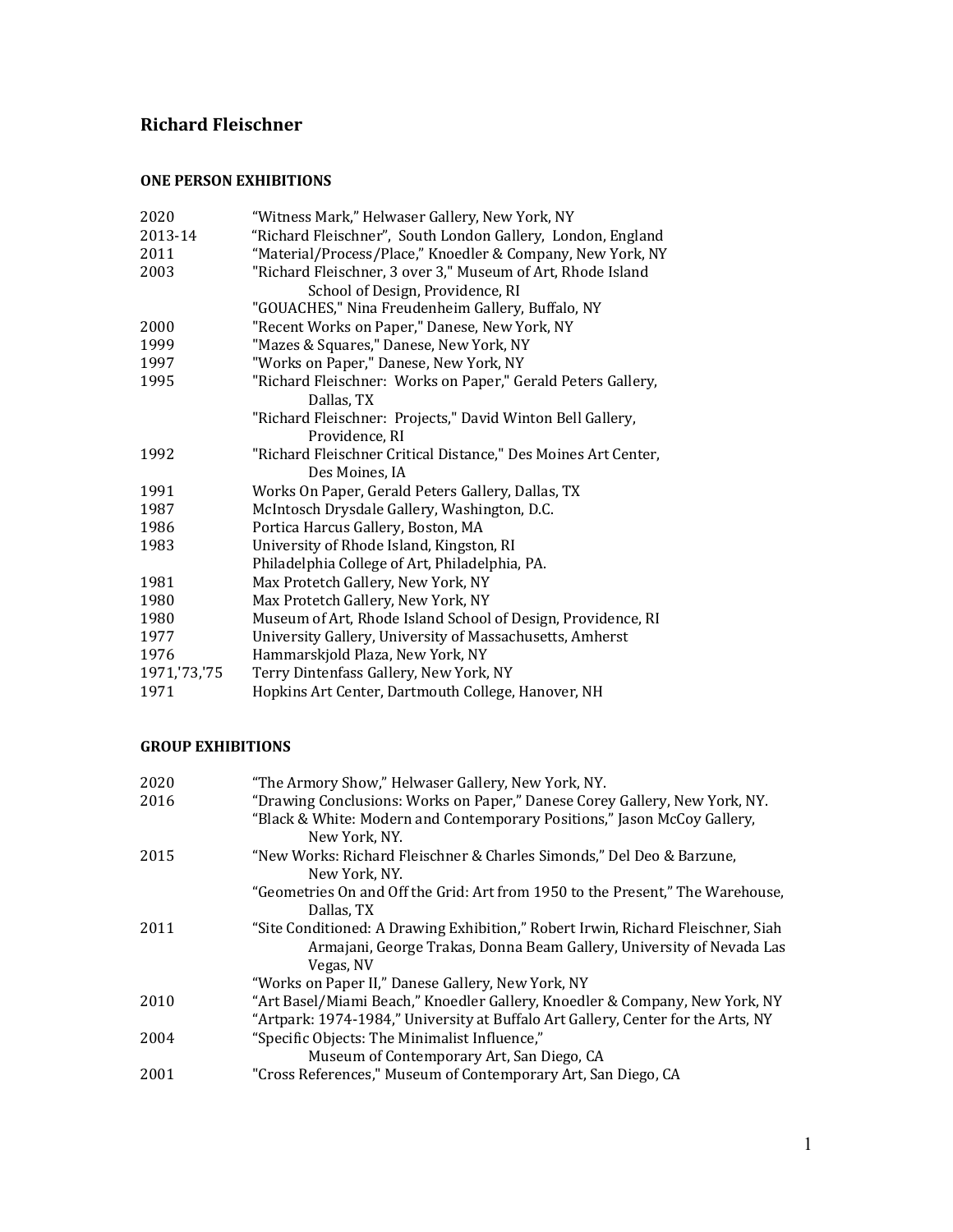# **GROUP EXHIBITIONS (Cont'd)**

| 2001      | "Richard Fleischner, Aaron Siskind, Joseph Goto," Virginia<br>Lynch Gallery, Tiverton, RI |
|-----------|-------------------------------------------------------------------------------------------|
| 1999      | "Walking," Danese, New York, NY                                                           |
| 1996-97   | "American Abstractions," Gerald Peters Gallery, Dallas, TX                                |
| 1993-94   | "Different Natures," Paris, France (traveled to Barcelona, Spain)                         |
|           | "Summer Stock 1993," Gerald Peters Gallery, Dallas, TX                                    |
| 1992      | "Things For The Home," Gerald Peters Gallery, Dallas, TX                                  |
| 1991      | "Ten Sites," Laumeier Sculpture Park, St. Louis, MO                                       |
| 1988      | "Works on Paper," Nina Freudenheim Gallery, Buffalo, NY                                   |
| 1987      | "Alice Aycock, Richard Fleischner, Mary Miss," Vanguard Gallery,                          |
|           | Philadelphia, PA                                                                          |
|           | "Faux Arts," La Jolla Museum of Contemporary Art,<br>La Jolla, C                          |
| 1986-1988 | "Individuals: A Selected History of Contemporary Art 1985-86,"                            |
|           | The Museum of Contemporary Art, Los Angeles, CA                                           |
| 1986      | "Sitings" Alice Aycock, Richard Fleischner, Mary Miss,                                    |
|           | George Trakas, La Jolla Museum of Contemporary Art                                        |
|           | traveled to the Dallas Museum of Art,                                                     |
|           | High Museum of Art, Atlanta and the Tel Aviv Museum, Israel                               |
| 1985      | "Artist as Social Designer," Los Angeles County Museum of Art, CA                         |
|           | "Artists and Architects, Challenges in Collaboration,"                                    |
|           | Cleveland Center for Contemporary Art, OH                                                 |
|           | "Public Art in the Eighties," documentation of selected projects,                         |
|           | Jamie Szoke Gallery, New York, NY                                                         |
|           | "Private Works by Public Artists," Hayden Gallery, M.I.T.                                 |
|           | Wiesner Building, Cambridge, MA                                                           |
|           | "TEN," Fine Arts Center, University of Massachusetts at Amherst                           |
| 1984      | "Land Marks," The Edith C. Blum Art Institute, Bard College,                              |
|           | Annandale-on-Hudson, NY                                                                   |
|           | "Projects: World's Fairs, Waterfronts, Parks and Plazas,"                                 |
|           | Rhona Hoffman Gallery, Chicago, IL                                                        |
| 1983      | "Major Modern Sculpture," Protetch McNeil, New York, NY                                   |
|           | "Sculpture as Architecture," Thomas Segal Gallery, Boston, MA                             |
|           | "Beyond the Monument," Hayden Gallery, M.I.T., Cambridge, MA                              |
|           | "The House That Art Built," California State University,                                  |
|           | Fullerton, CA                                                                             |
| 1982      | "Form and Function: Proposals for Public Art for                                          |
|           | Philadelphia," Pennsylvania Academy of Fine Arts, PA                                      |
|           | "New American Art Museums," Whitney Museum of American                                    |
|           | Art, New York, NY                                                                         |
| 1981      | "Artists Make Architecture," Rosa Esman Gallery, New York, NY                             |
|           | "Working Drawings," Hunter College, New York, NY                                          |
|           | "Artists, Gardens and Parks," Hayden Gallery, M.I.T.,                                     |
|           | Cambridge, MA & Museum of Contemporary Art, Chicago, IL                                   |
|           | "Window, Room, Furniture," Cooper Union, New York, NY                                     |
|           | "Whitney Biennial," Whitney Museum of American Art, New York, NY                          |
|           | "Objects into Structures," University of South Florida, Tampa                             |
|           | "Quick and Dirty," Herron Gallery, Indiana University,                                    |
|           | Indianapolis, IA                                                                          |
|           | "Nature-Sculpture," Wurttembergischer Kunstverein,                                        |
|           | Stuttgart, Germany                                                                        |
|           |                                                                                           |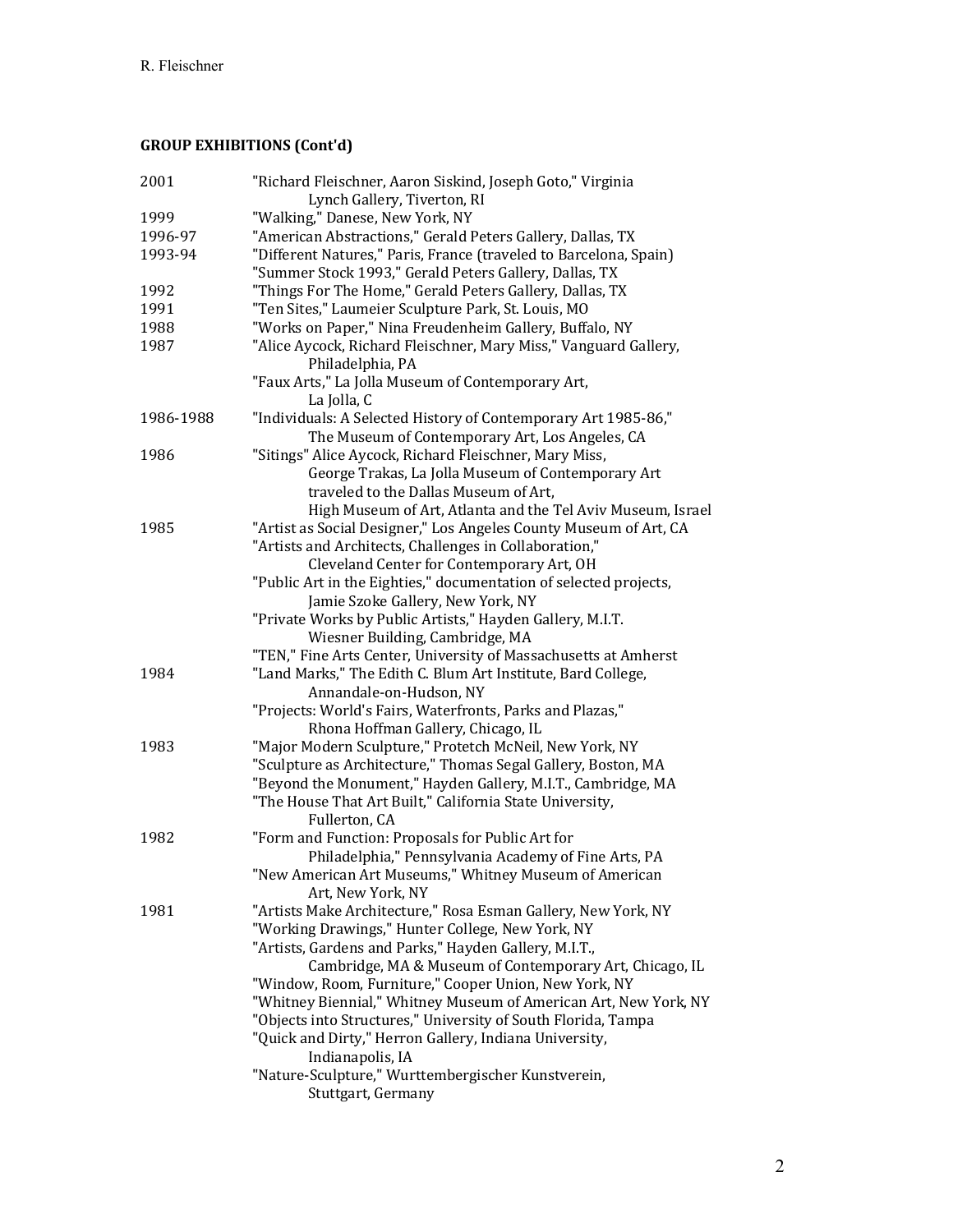# **GROUP EXHIBITIONS (Cont'd)**

| 1981    | "Variants: Drawings by Contemporary Sculptors,"<br>Sewall Art Gallery, Rice University, Houston, TX |
|---------|-----------------------------------------------------------------------------------------------------|
|         | "Open Storage Gallery," Max Protetch, New York, NY                                                  |
| 1980    | "Urban Encounters: Art Architecture Audience,"                                                      |
|         | Institute of Contemporary Art, University of Pennsylvania                                           |
|         | "Drawings/Structures," Institute of Contemporary Art, Boston, MA                                    |
|         | "Drawings: The Pluralist Decade," 39th Venice Biennale, Italy                                       |
|         | "Arts on the Line, Art for Public Transit Spaces," Hayden Gallery,                                  |
|         | Massachusetts Institute of Technology, Cambridge, MA                                                |
|         | "Drawings by Sculptors'," Touchstone Gallery, New York, NY                                          |
|         | "Architectural References," Los Angeles Institute of                                                |
|         | Contemporary Art, Los Angeles, CA                                                                   |
|         | "A Sense of Place, The American Landscape in Recent Art,"                                           |
|         | Hampshire College Gallery, Hampshire College, MA                                                    |
|         | "Works on Paper," Max Protetch Gallery, New York, NY                                                |
|         | "The Figurative Tradition", Whitney Museum of American Art, New York, NY                            |
|         | "Across the Nation, Fine Art for Federal Building," National Collection of Fine Arts,               |
|         | Smithsonian Institute, Washington, D.C.                                                             |
|         | "Four Olympic Commissions," Max Protetch Gallery, New York, NY                                      |
|         | Winter Olympics XIII, "Fence- Covered Fence," Lake Placid, NY                                       |
| 1979    | "Small is Beautiful," Fredman Gallery, Albright College                                             |
|         | Reading, PA, traveled to Center Gallery, Bucknell University,                                       |
|         | Lewisburg, PA                                                                                       |
|         | "Art and Architecture: Space and Structure,"                                                        |
|         | Protetch-McIntosh Gallery, New York, NY                                                             |
|         | Selections from the Permanent Collection and New Acquisitions,                                      |
|         | University of Massachusetts, Amherst                                                                |
|         | "Sites Revisited", Wright State University                                                          |
|         | Dayton, Ohio                                                                                        |
|         | "Images of the Self," Hampshire College Gallery,                                                    |
|         | Hampshire, MA,                                                                                      |
|         | "Earthworks: Land Reclamation as Sculpture,"                                                        |
|         | Seattle Art Museum, Seattle, WA                                                                     |
| 1978    | "Inaugural Exhibition," Max Protetch Gallery, New York, NY                                          |
| 1977-78 | "Sculpture/Nature," Centre d'Arts Plastiques Contemporains de                                       |
|         | Bordeaux, France                                                                                    |
|         | "Private Images: Photographs by Sculptors," Los Angeles                                             |
|         | County Museum, CA                                                                                   |
|         | 'Probing the Earth: Contemporary Land Projects,                                                     |
|         | Hirshhorn Museum and Sculpture Garden, Smithsonian                                                  |
|         | Institution, traveled to La Jolla Museum of Contemporary Art                                        |
|         | and Seattle Art Museum                                                                              |
| 1977    | "Documenta 6," Kassel, West Germany                                                                 |
|         | "Le Jardin," Jardin Botanique National de Bruxelles                                                 |
| 1976    | "Sculpture '76," Roger Sherman Baldwin Park, Greenwich, CT                                          |
|         | "Art Park," Lewiston, NY                                                                            |
|         | "Sculpture Sited," Nassau County Museum of Fine Arts,                                               |
|         | Roslyn, NY                                                                                          |
|         | "Contemporary American Graphics," Museum of Art,<br>Rhode Island School of Design, Providence, RI   |
|         |                                                                                                     |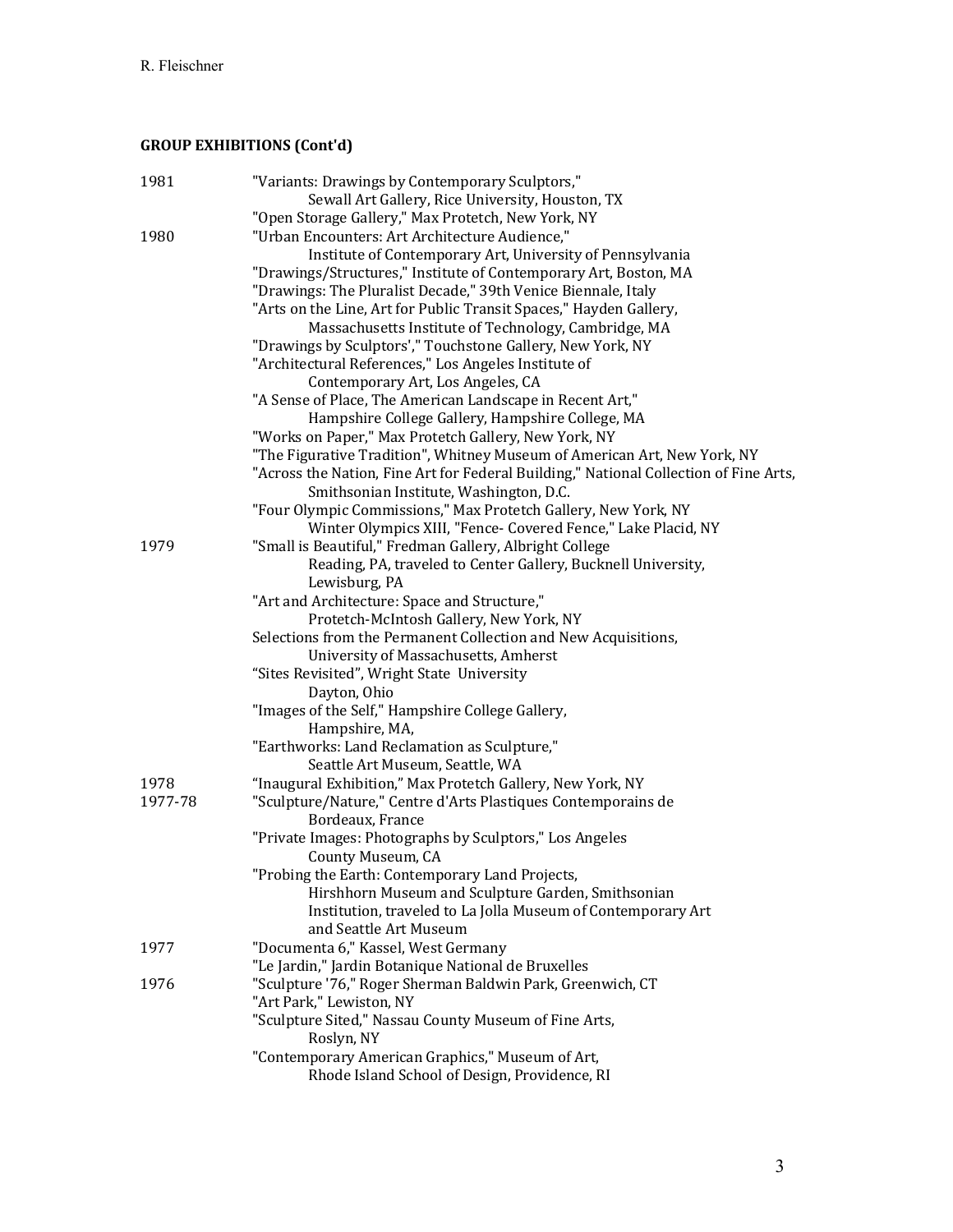#### **GROUP EXHIBITIONS (Cont'd)**

| traveled to Philadelphia College of Art and Corcoran Gallery,        |  |
|----------------------------------------------------------------------|--|
| Washington, D.C.                                                     |  |
| "Projects in Nature," Far Hills, NJ<br>1975                          |  |
| "The Boston Bicentennial Art Collection," Institute of               |  |
| Contemporary Art, Boston, MA.                                        |  |
| "Awards Exhibition," The American Academy of Arts and<br>1974        |  |
| Letters and the National Institute of Arts and Letters, New York, NY |  |
| "20th Annual Drawings and Small Sculpture Show," Ball State          |  |
| University, Muncie, IA                                               |  |
| "Monumenta", Newport, RI                                             |  |
| 1973<br>"The Albert Pilavin Collection: Twentieth Century American   |  |
| Art II," Museum of Art, Rhode Island School of Design, Providence RI |  |
| 1972<br>"Open Sculpture Show," Providence Art Club, Providence, RI   |  |
| "Small Environments," Madison Art Center and University              |  |
| Gallery, Southern Illinois University, Carbondale                    |  |
| Brown University, Department of Art Faculty Show,<br>1971            |  |
| Woods Gerry Gallery, Rhode Island School of Design, Providence, RI   |  |
| "Humanism in New England Art," DeCordova Museum, Lincoln, MA<br>1970 |  |

#### **SELECTED SITED WORKS AND PROPOSALS**

| 2010-2012 | COURTYARD PROJECT FOR THE BALSILLIE SCHOOL AT THE CENTER FOR<br>INTERNATIONAL GOVERNANCE INNOVATION<br>Site Specific Project for inner courtyard within new school designed by KPMB<br>Architects. This courtyard includes a circular Terrazzo bench surrounded by Mara<br>and Hope Bay Stone inlays, a galvanized steel column, copper plated and<br>electroplated aluminum knee wall with a single Terrazzo seating element as well as<br>planting of trees. Project includes all aspects of the 118' x 145' area.<br>Waterloo, Ontario, Canada |
|-----------|---------------------------------------------------------------------------------------------------------------------------------------------------------------------------------------------------------------------------------------------------------------------------------------------------------------------------------------------------------------------------------------------------------------------------------------------------------------------------------------------------------------------------------------------------|
| 2008-2010 | MASSACHUSETTS INSTITUTE OF TECHNOLOGY PROJECT                                                                                                                                                                                                                                                                                                                                                                                                                                                                                                     |

- Site Specific Project for lower courtyard within new area created by Media Lab expansion addition designed by Fumihiko Maki, Architect. This lower courtyard maintains its relationship to the existing upper courtyard from my original project 1980-85, including all design aspects of the complete  $2\frac{1}{2}$  acre site: inlays, paving, plants, elements and furniture. New project approximately 1 acre in size. Cambridge, Massachusetts
- 2004-2006 MASTER PLAN PROPOSAL FOR BUFFALO NIAGARA MEDICAL CAMPUS In colaboration with Malcom Grear Designers, Proposed master plan to create a cohesive whole within a preexisting and expanding (100 acre-plus) medical campus lacking in any sense of overall organization. Proposal superceded the disciplinary boundaries that have conventionally divided art, landscape, architecture, design and events to create an integrated community
- 2002-03 MARSH & McLENNAN COMPANIES MEMORIAL Memorial for 355 employees lost on September 11, 2001, located at the north end of the public park adjacent to Marsh & McLennan's headquarters at 1166 Avenue of the Americas, between  $45<sup>th</sup>$  and  $46<sup>th</sup>$  Streets. Elements consist of a pair of bronze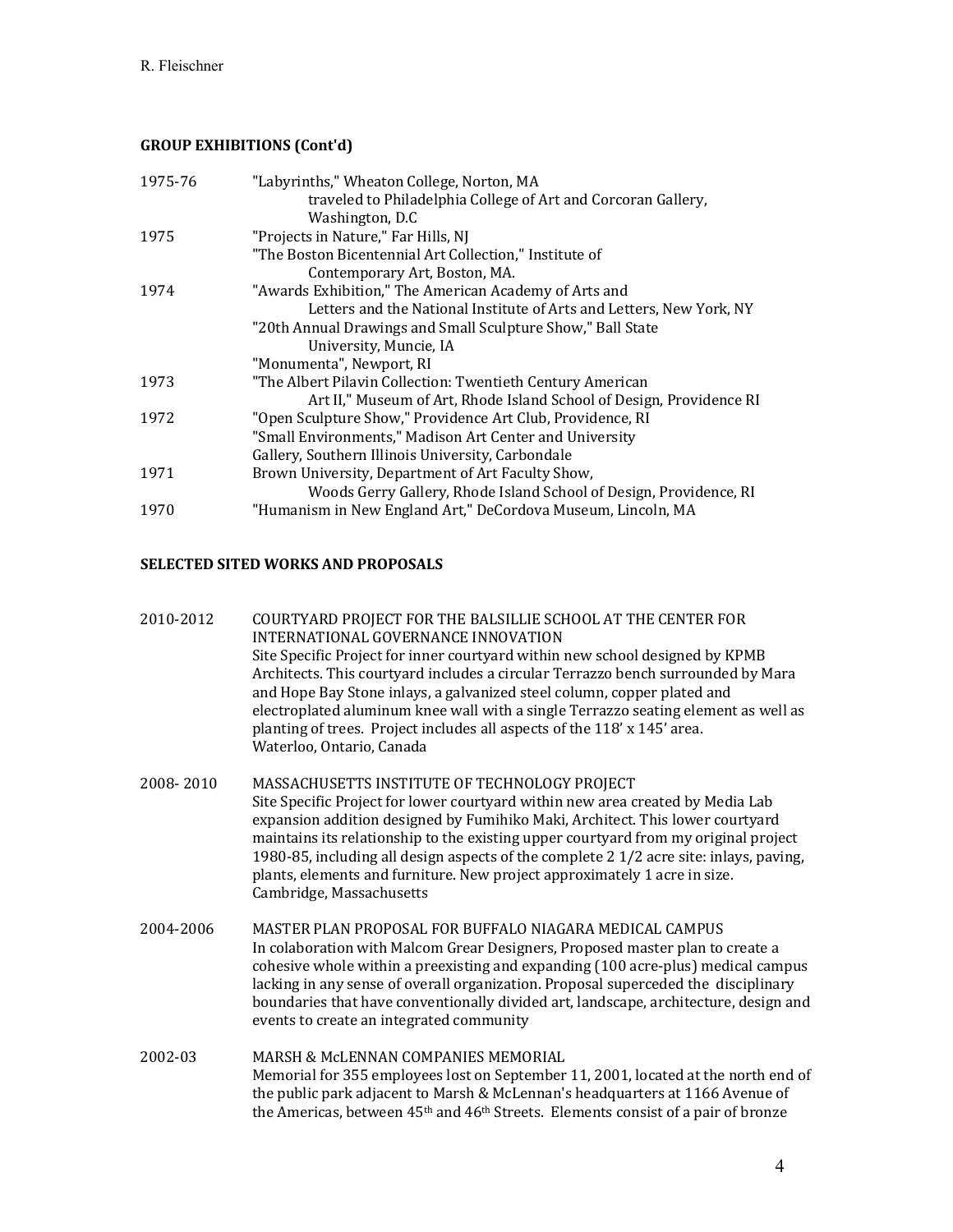|         | monoliths separated to reveal a bronze screen behind them and, in turn, a<br>translucent glass dedicatory wall - bearing each individuals name and signature -<br>beyond. From within the park these elements provide a buffer against the street<br>and a sense of containment for the intervening area. Sheltered in the open area, on a<br>broad plane surrounded by dense plantings, is a massive granite bench, addressing<br>both the dedicatory wall and a mature grove of trees opposite. Project includes all<br>aspects of the 73' x 83' area.<br>New York, New York |
|---------|--------------------------------------------------------------------------------------------------------------------------------------------------------------------------------------------------------------------------------------------------------------------------------------------------------------------------------------------------------------------------------------------------------------------------------------------------------------------------------------------------------------------------------------------------------------------------------|
| 2000    | IRISH HUNGER MEMORIAL PROPOSAL<br>Project to include mapped elements of Ireland & west coast of<br>England forming a 40-foot high vertical mass of stone following<br>the contours of the Irish coastline, excavated to form an<br>amphitheater. Additional elements to provide historical context.<br>Site 200' x 120'.<br>Battery Park City Authority, New York, New York                                                                                                                                                                                                    |
| 1997-00 | KILFANE PROPOSAL<br>Granite and bronze elements within a wooded site.<br>Kilfane Glen and Waterfall<br>Co. Kilkenny, Ireland                                                                                                                                                                                                                                                                                                                                                                                                                                                   |
| 1996-97 | BROWN UNIVERSITY WAR MEMORIAL<br>Memorial for Brown alumni who died in World War II, Korea, and<br>Vietnam. Fabricated bronze and granite elements and inlays with<br>inscriptions, as well as significant tree planting and landscaping.<br>Brown University, Providence, Rhode Island                                                                                                                                                                                                                                                                                        |
| 1995-98 | <b>CHAPEL HILL PROJECT</b><br>3,000 square foot terrazzo inlay within the atrium of the<br>Lineberger Cancer Center,<br>University of North Carolina at Chapel Hill<br>HARVARD UNIVERSITY PROJECT<br>Fabricated copper and gilded construction on the facade of the<br>Office for the Arts,<br>Harvard University, Cambridge, MA                                                                                                                                                                                                                                               |
| 1993-97 | SONY PICTURES PLAZA AND SONY STUDIOS (UNREALIZED)<br>Work to include 8-10 granite, bronze, topiary and water elements,<br>as well as all aspects of landscaping and paving.<br>Sony Picture Plaza/Madison Ave.<br>Culver City, California                                                                                                                                                                                                                                                                                                                                      |
| 1992-95 | <b>TAMPA PROJECT</b><br>Moffitt Cancer Center and Research Institute.<br>All aspects of interior three story atrium - including floor<br>inlays, stairs and railings, furniture, screens and dimensioned<br>granite elements - as well as exterior site - including paving,<br>landscaping and dimensioned granite and steel elements.<br>Tampa, Florida                                                                                                                                                                                                                       |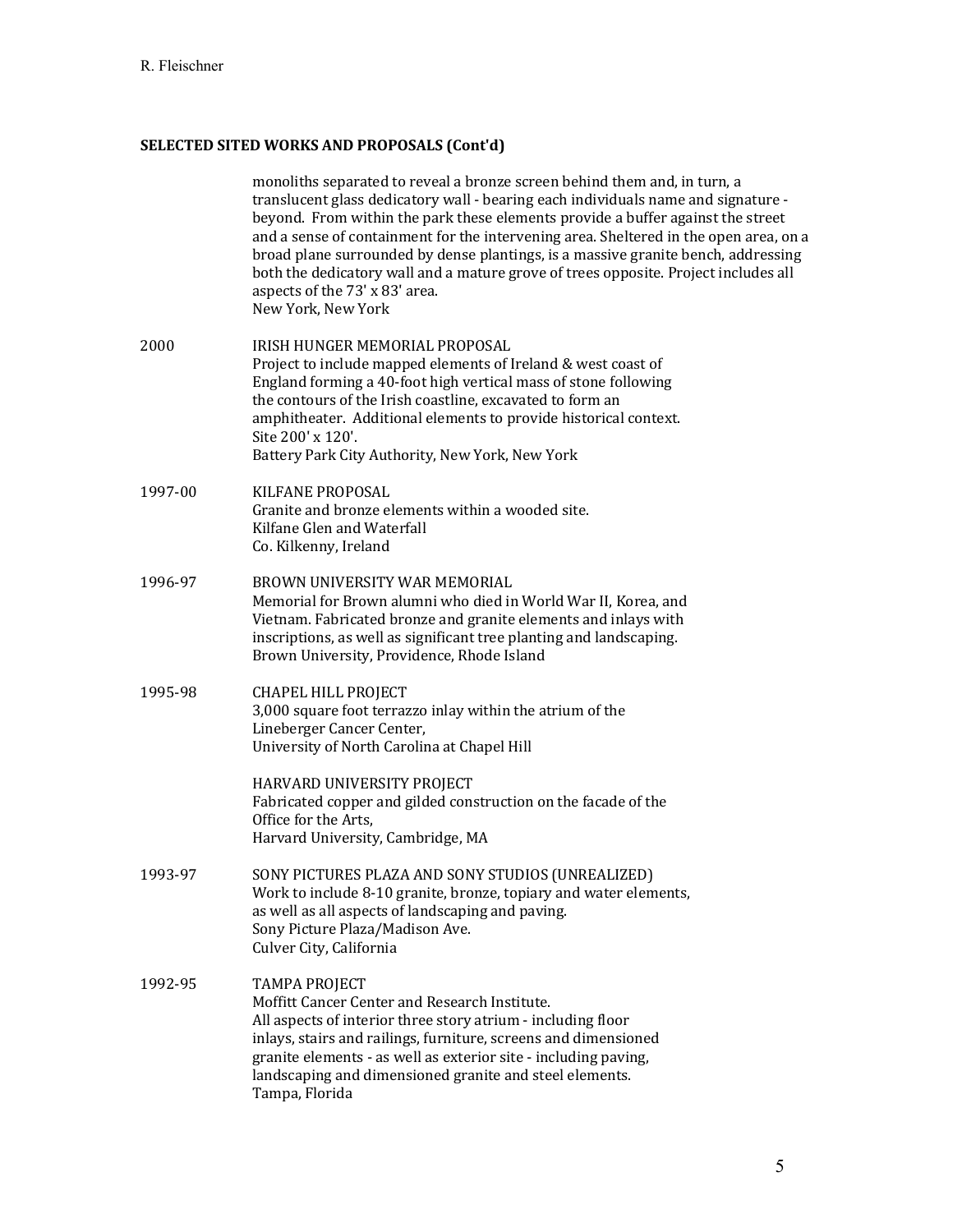| 1990-93 | SAN DIEGO MUSEUM OF CONTEMPORARY ART<br>A new downtown museum space. A collaborative project with David Singer,<br>Architect, and Robert Irwin and Richard Fleischner, Artists.<br>San Diego, California                                                                                                                                                                                      |
|---------|-----------------------------------------------------------------------------------------------------------------------------------------------------------------------------------------------------------------------------------------------------------------------------------------------------------------------------------------------------------------------------------------------|
| 1989-90 | LANDMARK SQUARE PROPOSAL<br>Proposed interior lobby with terrazzo, stone and bronze floor inlays. The walls to be<br>fabricated with both wood and limestone. Within this space are located a 22' tall<br>teak screen and other elements constructed of stone and wood. Work to include all<br>aspects of 5,000 square foot lobby including furniture and lighting.<br>Long Beach, California |
| 1988-91 | ST. PAUL PROJECT EAST CAPITAL PLAZA<br>Large outdoor park area in front of the Judicial Building with a large amphitheater,<br>granite elements and constructions, a colonnade, specimen trees, lighting and<br>furniture. Leonard Parker Associates, Inc., Architects of Record<br>St. Paul, Minnesota                                                                                       |
| 1988-89 | ST. LOUIS PROJECT<br>Five constructed rubble stone elements along a 600' tree lined axis.<br>Laumeier Sculpture Park.<br>St. Louis, Missouri                                                                                                                                                                                                                                                  |
| 1988-89 | MIAMI AIRPORT PROPOSAL<br>Project consisted of all aspects of proposed new Terminal A for Miami International<br>Airport. Concept included two indigenous environments and audio installation.<br>Miami, Florida.                                                                                                                                                                             |
| 1986-87 | HASBRO COURTYARD PROJECT<br>A 78' x 44' lower grass court area with granite inlay,<br>trees and furniture and upper granite terrace, 16' x 65', with<br>vine covered trellises, surrounded by a vine covered brick<br>wall with teak insert, lighting and gates.<br>Pawtucket, Rhode Island                                                                                                   |
| 1985-87 | BECTON DICKINSON PROJECT<br>Exterior garden terrace area with sunken grass plane<br>and inlay in the woods. Work included all aspects of the site.<br>Franklin Lakes, New Jersey                                                                                                                                                                                                              |
|         | <b>GENERAL MILLS PROJECT</b><br>Granite inlay with granite elements contained within an<br>arbor vitae hedge.<br>Minneapolis, Minnesota                                                                                                                                                                                                                                                       |
| 1985-86 | ROCHESTER PROJECT<br>Amphitheater and painted steel elements defining<br>areas within the total 2/3 acre site.<br>Rochester, New York                                                                                                                                                                                                                                                         |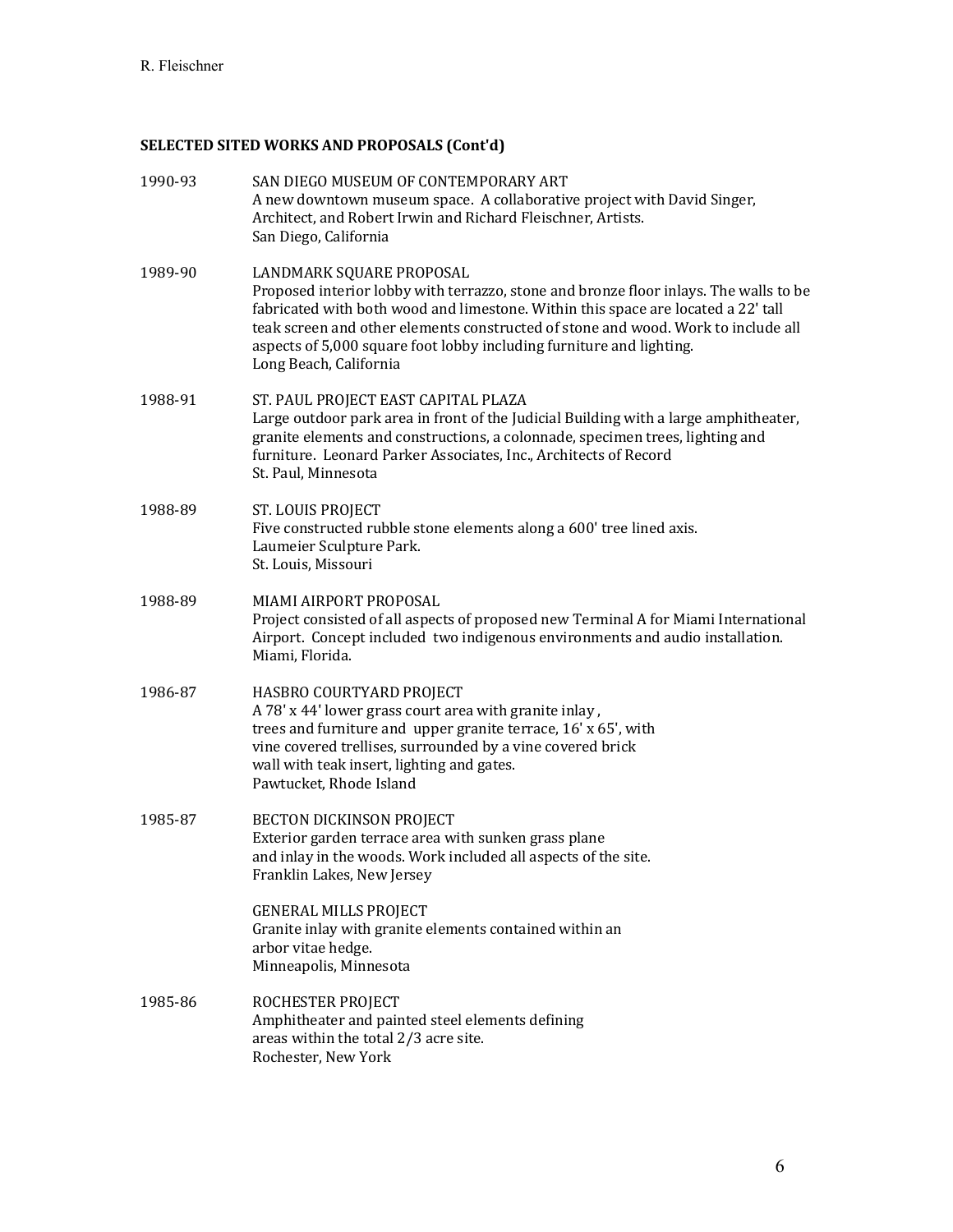| 1985-86 | PAVIMENTO POR CHANDLER<br>Stone inlays contained within a 10,000 sq. ft.<br>park with stone elements and exotic plantings. Chandler, Arizona                                                                                                                                                                                                                                                                                                                                |
|---------|-----------------------------------------------------------------------------------------------------------------------------------------------------------------------------------------------------------------------------------------------------------------------------------------------------------------------------------------------------------------------------------------------------------------------------------------------------------------------------|
| 1983    | PARIS OPERA HOUSE COMPETITION<br>Proposed limestone amphitheater/fountain<br>A collaboration with Mitchell/Giurgola Architects<br>Work in relationship to their proposed Opera House<br>Paris, France                                                                                                                                                                                                                                                                       |
|         | <b>BATTERY PARK PROPOSAL</b><br>Master plan for the site creating an overall unified concept for the plaza, made up of<br>6-7 sequential destinations within the larger overall context of the 31/2 acre site.<br>Elements included fountains, ground inlays, clock and bell tower, freestanding<br>façade, furnishings, and landscape, each to be the work of a different artist and/or<br>architect. Cesar Pelli, Architect<br>World Financial Center, New York, New York |
| 1982-85 | ALEWIFE STATION PROJECT<br>Sited Project, granite elements along a tapering<br>walkway adjacent to the station.<br>Ellenzweig, Moore and Associates, station architects<br>Cambridge, Massachusetts                                                                                                                                                                                                                                                                         |
|         | PHILADELPHIA PROJECT<br>Station, Park and Sited Project<br>A collaboration with Romaldo Giurgola, Architect,<br>Philadelphia, Pennsylvania                                                                                                                                                                                                                                                                                                                                  |
| 1982-84 | LA JOLLA PROJECT<br>Site specific project, sod plane and granite elements, involving a two acre site.<br>The Stuart Collection,<br>University of California, San Diego<br>La Jolla, California                                                                                                                                                                                                                                                                              |
| 1981-83 | DALLAS MUSEUM OF ART, COURTYARD PROJECT<br>$115'$ x $115'$<br>Limestone, marble, wood and plantings<br>Edward Larrabee Barnes, Architect<br>Dallas, Texas                                                                                                                                                                                                                                                                                                                   |
| 1981    | ATLANTA PROJECT<br>Wood construction along a 700' axis.<br>Temporary installation<br>Piedmont Park<br>Atlanta, Georgia                                                                                                                                                                                                                                                                                                                                                      |
| 1980-85 | MASSACHUSETTS INSTITUTE OF TECHNOLOGY PROJECT<br>Sculpture court and all outside areas between the Wiesner<br>Building- I.M. Pei Architect and the Health Services Building-<br>Romaldo Giurgola, Architect. Site includes granite inlays, granite stairs, planting,<br>furniture, lighting and all aspects of the 21/2 acre site.<br>Cambridge, Massachusetts                                                                                                              |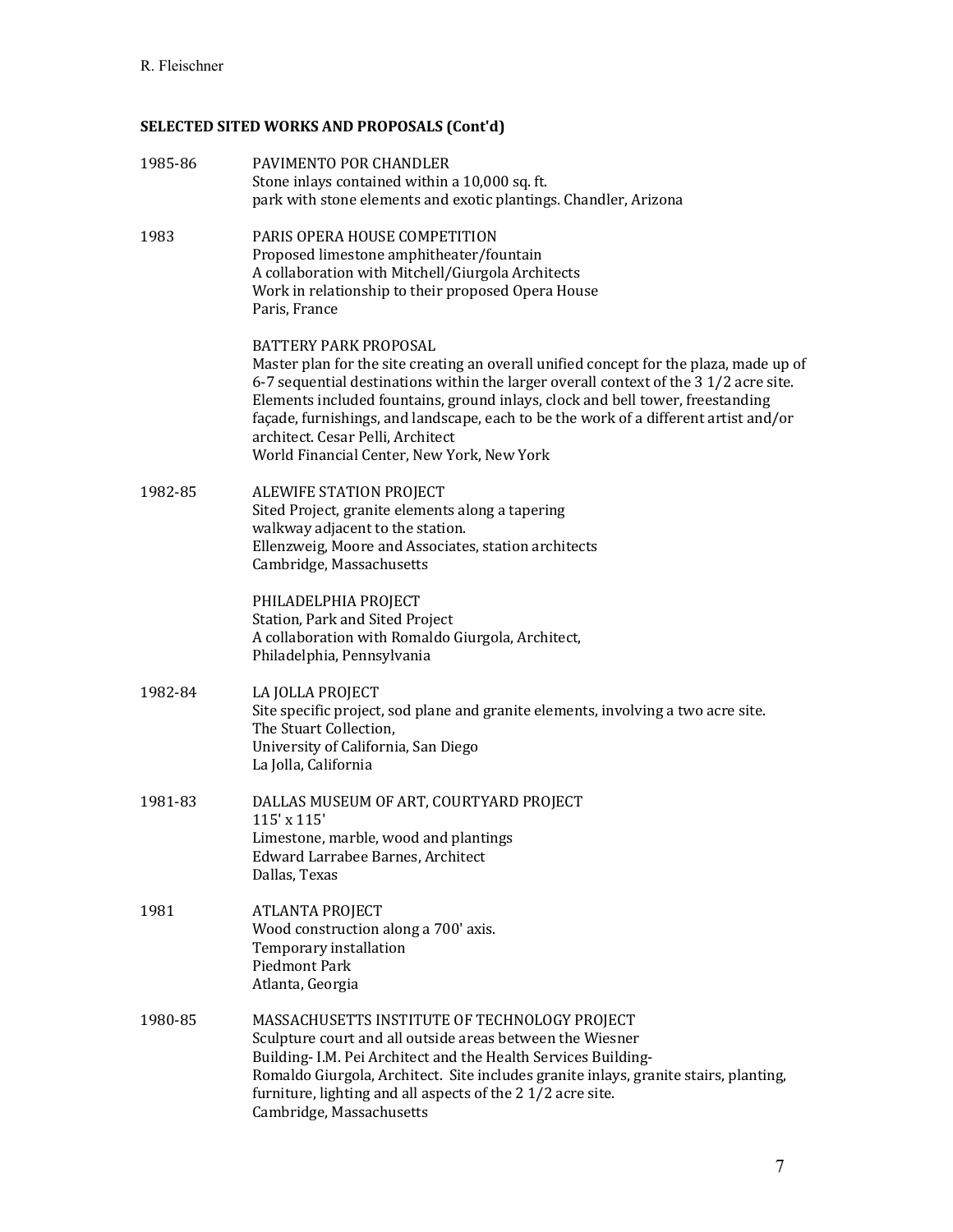| 1980    | <b>BALTIMORE PROJECT</b><br><b>Steel and Granite</b><br>10 steel & granite elements on a two-acre site<br>Woodlawn, Maryland                                                                                                                                                                 |
|---------|----------------------------------------------------------------------------------------------------------------------------------------------------------------------------------------------------------------------------------------------------------------------------------------------|
| 1980    | <b>FENCE COVERED FENCE</b><br>Wood<br>Temporary installation at Lake Placid, NY<br>14' x 113' x 300'                                                                                                                                                                                         |
|         | WOOD INTERIOR<br>Temporary installation<br>17' x 34' x 65'<br>Museum of Art, Rhode Island School of Design,<br>Providence, Rhode Island                                                                                                                                                      |
| 1979-81 | <b>SEATTLE PROJECT</b><br>Two proposals whose construction would be the result of the actual mining<br>operation at Lakeside Sand & Gravel Mine.<br>Feasibility study with the Bureau of Mines and Jones & Jones, Landscape Architects.<br>340 acres<br>Proposed for King County, Washington |
| 1978-79 | <b>SITES RESITED</b><br>Ohio Wright State University<br>Dayton, Ohio                                                                                                                                                                                                                         |
| 1978-79 | <b>CHAIN LINK MAZE</b><br>$8'$ x 61' x 61'<br>University of Massachusetts, Amherst<br>Amherst, Massachusetts                                                                                                                                                                                 |
| 1977    | <b>FLOATING SQUARE</b><br>110' x 110' x 15"<br>Sod and earth<br>Kassel, Germany                                                                                                                                                                                                              |
| 1976-77 | <b>COW ISLAND PROJECT</b><br>Granite elements on a two-acre island<br>Roger Williams Park, Providence, Rhode Island                                                                                                                                                                          |
| 1976    | <b>SOD CONSTRUCTION</b><br>10' x 5' x 95'<br>Native sawn pine, soil and sod<br>Temporary installation for Hammarskjold Plaza, NYC                                                                                                                                                            |
| 1976    | <b>SITED WORKS</b><br>18 Photo projections on a 70-acre site.<br>Temporary installation for the exhibition "Sculpture Sited",<br>Nassau County Museum of Fine Arts, Roslyn, New York                                                                                                         |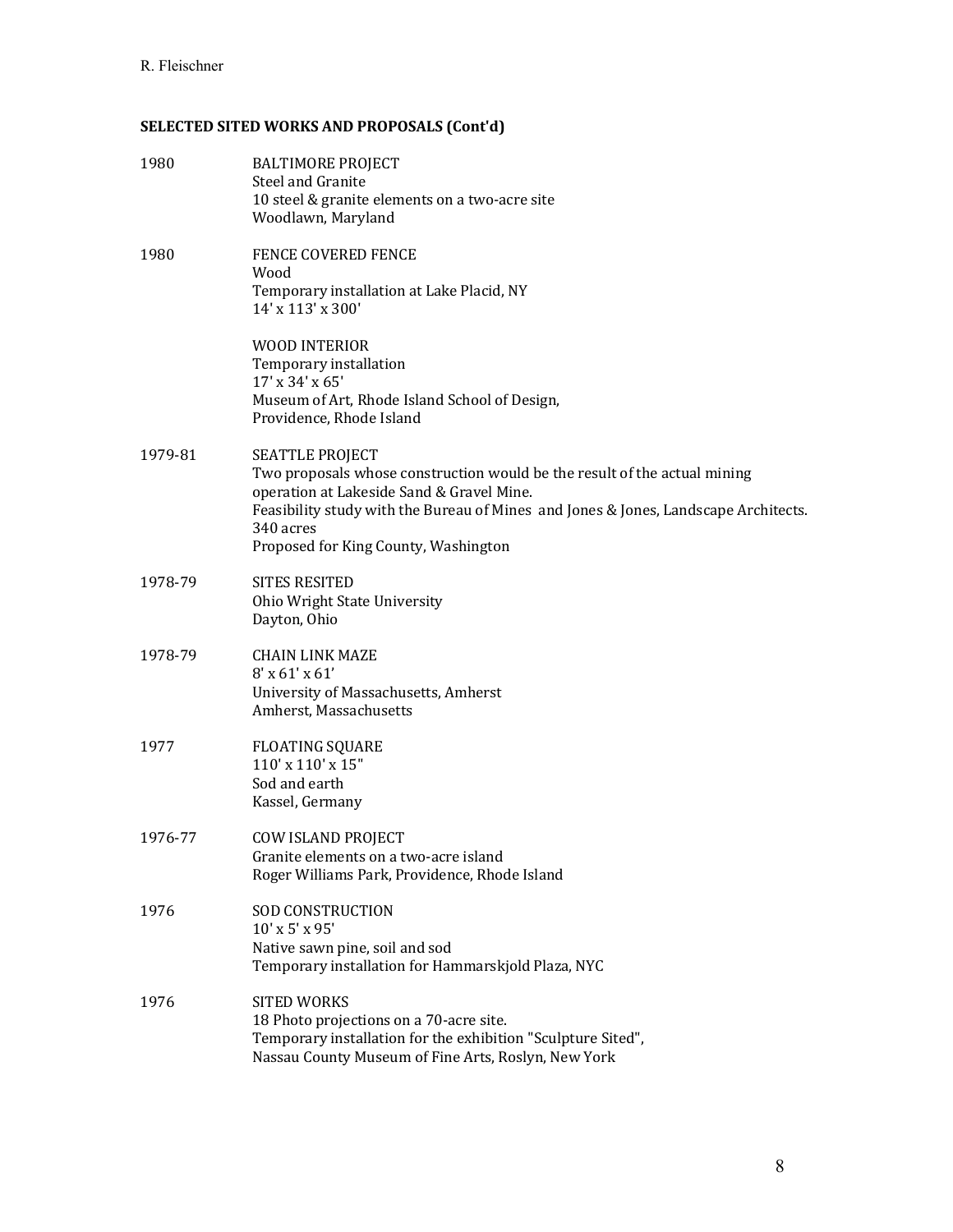|      | <b>WOOD INTERIOR</b><br>12' x 29' x 29'<br>Native sawn spruce, hemlock and pine<br>Temporary installation for the exhibition "Artpark"<br>Lewiston, New York                                                                           |
|------|----------------------------------------------------------------------------------------------------------------------------------------------------------------------------------------------------------------------------------------|
| 1976 | <b>SOD DRAWING</b><br>18" x 150' diameter<br>Sod over earth<br>For the exhibition "Sculpture 76", temporary installation<br>Roger Sherman Baldwin Park, Greenwich, Connecticut                                                         |
| 1975 | <b>SOD DRAWING</b><br>19' x 55' x 285'<br>Inlaid steel channel (6" x 2" x 266') and sod over five<br>13" high mounds.<br>For the exhibition "Projects in Nature", Far Hills, New Jersey                                                |
| 1974 | <b>SOD MAZE</b><br>18" x 142" diameter<br>Sod over earth<br>For the exhibition, "Monumenta", permanent installation<br>Chateau-sur-Mer, Newport, Rhode Island                                                                          |
| 1973 | <b>TUFA MAZE</b><br>4' 6" x 15' 4" x 17'<br>Tufa stone<br><b>Rockefeller Collection</b><br>Pocanto Hills, New York                                                                                                                     |
| 1972 | ZIG ZAG<br>8' x 49' x 370'<br><b>Planted Sudan grass</b><br>Temporary installation, Rehoboth, Massachusetts<br><b>BLUFF</b><br>8' x 45' x 400' x 400'<br><b>Planted Sudan grass</b><br>Temporary installation, Rehoboth, Massachusetts |
| 1971 | <b>HAY INTERIOR</b><br>7' x 7' x 10 ' 10" interior dimensions<br>Baled hay and reinforcing wood structure<br>Temporary installation, Rehoboth, Massachusetts                                                                           |
| 1971 | <b>HAY MAZE</b><br>4' 6" x 10 ' x 100 '<br>Baled hay<br>Temporary installation, Rehoboth, Massachusetts                                                                                                                                |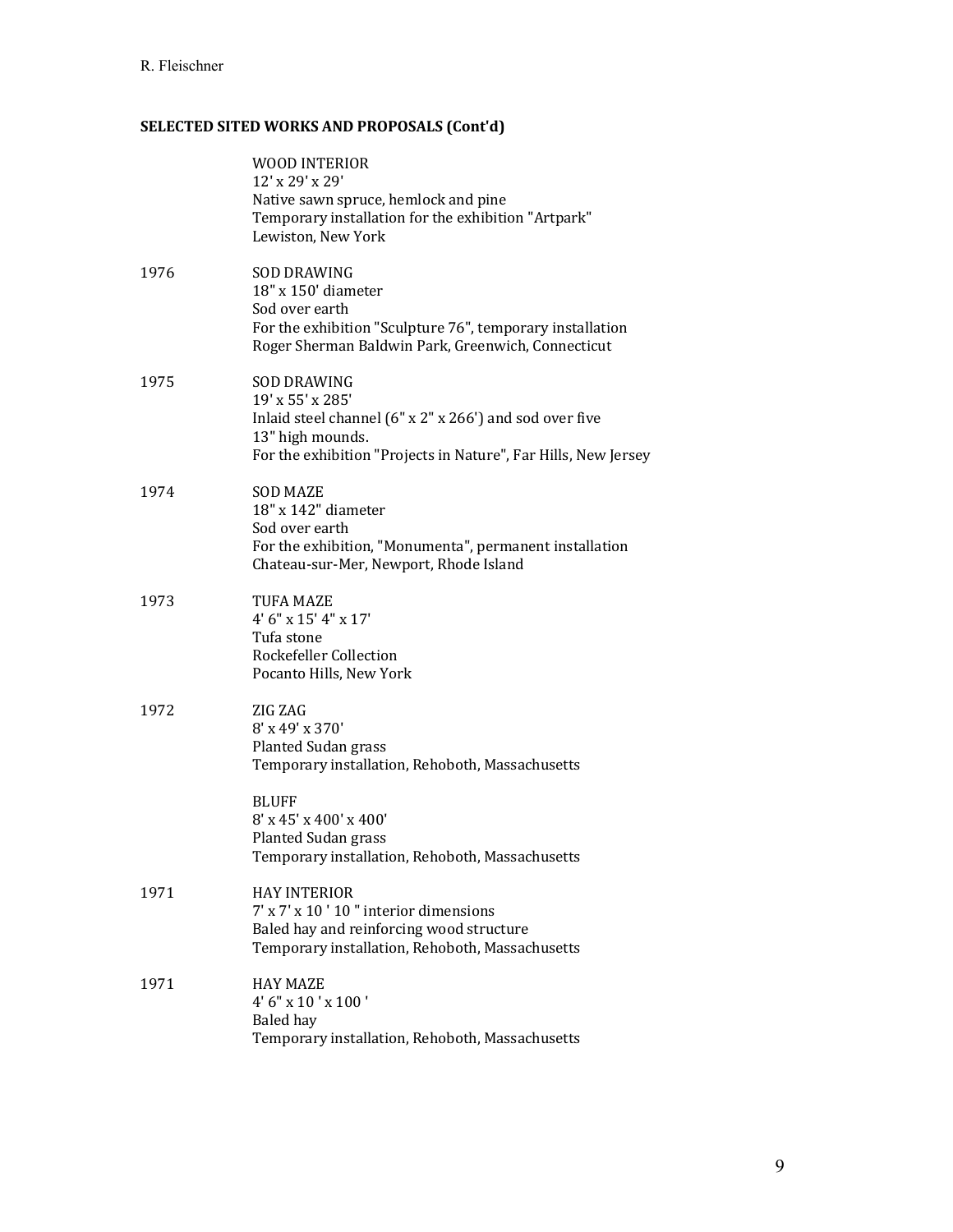INCOMPLETE HAY SOUARE Baled hay forming two broken parallel lines of an incompletesquare. Temporary installation, Rehoboth, Massachusetts  $3' \times 100' \times 100'$ 

HAY LINE (Study of a Line Describing the Axis of a Field) 18" x 15" x 355', Baled hay, Temporary installation in a two acre plowed and planted field used for this and subsequent installations Rehoboth, Massachusetts

**Photographic Projects:** Documenting the basic commonalities of human experience that transcend religion, culture, politics and geography – the human need and capacity for place-making; generating critical distances between and among the elements that define it.

| 2011 | PRAIANO, ITALY, in process                                 |
|------|------------------------------------------------------------|
| 2008 | MUMBAI, INDIA, archival pigments prints, 22 1/4" x 27"     |
| 2007 | MALI, AFRICA, silver gelatin prints, 37 1/2 x 52"          |
| 1999 | KOSOVO and MACEDONIA, silver gelatin prints, 30" x 40"     |
| 1996 | MATERA, ITALY, toned silver gelatin prints, 20" x 40"      |
| 1980 | PALISTINIAN REFUGEE CAMPS, silver gelatin prints, 8" x 10" |

#### **SELECTED PUBLIC COLLECTIONS:**

Albright-Knox Art Gallery, Buffalo, NY David Winton Bell Gallery, Brown University, Providence, RI Dallas Museum of Art, TX Des Moines Art Center, IA Maxine and Stuart Frankel Foundation for Art, Bloomfield Hills, MI Solomon R. Guggenheim Museum, NY Harvard University, Cambridge, MA The John D. Rockefeller Estate, Pocantico Hills, NY Laumeier Sculpture Park and Museum, St. Louis, MO List Visual Arts Center, Massachusetts Institute of Technology, Cambridge, MA Museum of Art, Rhode Island School of Design, Providence, RI Museum of Contemporary Art, Los Angeles, CA Museum of Contemporary Art, San Diego, CA Smithsonian American Art Museum, Washington, D.C. The Stuart Collection, University of California, San Diego, CA The University of Massachusetts at Amherst, MA The University of North Carolina at Chapel Hill, NC Whitney Museum of American Art, New York, NY Yale University Art Gallery, New Haven, CT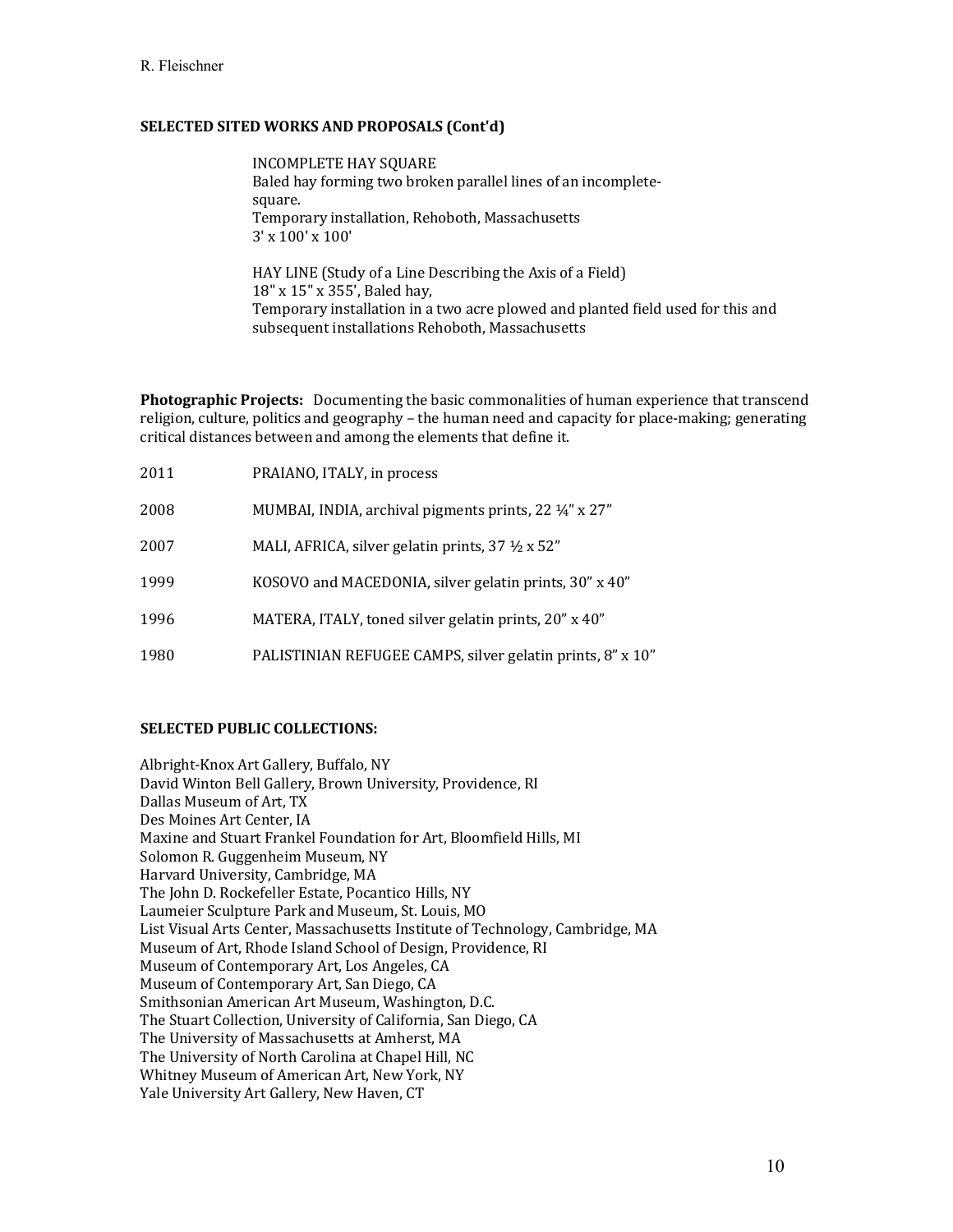#### **GRANTS AND AWARDS:**

| 2018        | Guggenheim Fellowship                                                 |
|-------------|-----------------------------------------------------------------------|
| 2016        | Pollock-Krasner Foundation, Inc.                                      |
| 2011        | Artist in Residence, Yale University and the LeWitt Foundation,       |
|             | Praiano, Italy                                                        |
| 2000        | Pell Award, For Excellence In The Arts                                |
| 1991, 80.75 | National Endowment for the Arts, Fellowship Grant                     |
| 1986        | Governor's Award, Rhode Island                                        |
| 1974-75     | Grant-in-Aid, Rhode Island State Council on the Arts                  |
|             | The American Academy of Arts and Letters and the National             |
|             | Institute of Arts and Letters "Grant in Recognition of Creative Work" |
| 1972        | Louis Comfort Tiffany Fellowship                                      |

### **BIBLIOGRAPHY - Books and Exhibition Catalogues**

| Gross, Jennifer. Witness Mark. New York: Helwaser Gallery, 2020.<br>Fleischner, Richard. "Selected Gouaches 2015-2017", E-Book, Fleischner Studio, 2017.<br>Fleischner, Richard. "Selected Work 1963-2016", E-Book, Fleischner Studio, 2016.<br>Simms, Matthew. Robert Irwin: A Conditional Art. New Haven: Yale University Press, 2016.<br>Tatarella, Francesca. Labyrinths & Mazes. New York: Princeton Architectural Press., 2016.<br>Ferré, Robert. The Labyrinth Revival. San Antonio: Labyrinth Enterprises LLC., 2016.<br>Garten, Cliff, and Gina Crandell. Ribbons. New York: Place, 2016.<br>Works on Paper II. New York: Danese Gallery, 2011<br>Howard, Jan. Public Works: Richard Fleischner Lower Courtyard, 2008-2010. MIT, Cambridge<br>MA, 2011.<br>Firmin, Sandra. Artpark:1974-1984. New York: Princeton Architectural Press, 2010<br>Simon, Joan, Robert Storr and Mary Bebee. Landmarks, Sculpture Commissions for the Stuart<br>Collection at the University of California, San Diego. New York: Rizzoli, 2001.<br>Kastner, Jeffrey and Brian Walls. Land and Environmental Art. London: Phaidon Press<br>Limited, 1998 and 2001. |
|--------------------------------------------------------------------------------------------------------------------------------------------------------------------------------------------------------------------------------------------------------------------------------------------------------------------------------------------------------------------------------------------------------------------------------------------------------------------------------------------------------------------------------------------------------------------------------------------------------------------------------------------------------------------------------------------------------------------------------------------------------------------------------------------------------------------------------------------------------------------------------------------------------------------------------------------------------------------------------------------------------------------------------------------------------------------------------------------------------------------------------------------------------|
| Higuchi, Shoichiro, The Future of Urban Landscape and Sculpture, Tokyo: Kashiwashobo,<br>1997.                                                                                                                                                                                                                                                                                                                                                                                                                                                                                                                                                                                                                                                                                                                                                                                                                                                                                                                                                                                                                                                         |
| Illustrated Repertory of Environmental Art. Brussels: I.S.E.L.P., 1996.                                                                                                                                                                                                                                                                                                                                                                                                                                                                                                                                                                                                                                                                                                                                                                                                                                                                                                                                                                                                                                                                                |
| Johnson, Diana, ed. Richard Fleischner: Projects. Providence, RI: David Winton Bell Gallery,<br>Brown University, 1995. Essay by W.H. Jordy.                                                                                                                                                                                                                                                                                                                                                                                                                                                                                                                                                                                                                                                                                                                                                                                                                                                                                                                                                                                                           |
| Turrell, Julia Brown. Richard Fleischner: Works on Paper. Dallas: Gerald Peters Gallery, 1995.                                                                                                                                                                                                                                                                                                                                                                                                                                                                                                                                                                                                                                                                                                                                                                                                                                                                                                                                                                                                                                                         |
| Bourdon, David. Designing the Earth: The Human Impulse To Shape Nature. New York: Harry<br>N. Abrams, Inc., 1995.                                                                                                                                                                                                                                                                                                                                                                                                                                                                                                                                                                                                                                                                                                                                                                                                                                                                                                                                                                                                                                      |
| Higuchi, Shoichiro. City & Sculpture: Europe and America's Parks, Open Places and City<br>Making. Tokyo: Kashiwashobo, 1994.                                                                                                                                                                                                                                                                                                                                                                                                                                                                                                                                                                                                                                                                                                                                                                                                                                                                                                                                                                                                                           |
| Garraud, Colette. L'Idée de Nature dans l'Art Contemporain. Paris: Flammarion, 1993.<br>Jacobson, Marjory. Art For Work, The New Renaissance in Corporate Collecting. Cambridge:<br>Harvard Business School Press, 1993.                                                                                                                                                                                                                                                                                                                                                                                                                                                                                                                                                                                                                                                                                                                                                                                                                                                                                                                               |
| Reinhardt, Debra L., ed. Laumeier Sculpture Park. Ten Sites: Works, Artists, Years. St. Louis:<br>Laumeier Publication, 1993.                                                                                                                                                                                                                                                                                                                                                                                                                                                                                                                                                                                                                                                                                                                                                                                                                                                                                                                                                                                                                          |
| Albertazzi, Liliana, ed. Differentes Natures: Vision de l'Art Contemporain. Quebec: Galerie Art<br>4 et Galerie de la Esplanade, 1993.                                                                                                                                                                                                                                                                                                                                                                                                                                                                                                                                                                                                                                                                                                                                                                                                                                                                                                                                                                                                                 |
| Richard Fleischner Critical Distance. Des Moines: Des Moines Art Center, 1992                                                                                                                                                                                                                                                                                                                                                                                                                                                                                                                                                                                                                                                                                                                                                                                                                                                                                                                                                                                                                                                                          |
| Balkin Bach, Penny. Public Art In Philadelphia. Philadelphia: Temple University Press, 1992.<br>Whitman, John, Jeffery Kipnis and Richard Burdett, eds. Strategies in Architectural Thinking.<br>Cambridge: The MIT Press, 1992.                                                                                                                                                                                                                                                                                                                                                                                                                                                                                                                                                                                                                                                                                                                                                                                                                                                                                                                       |
|                                                                                                                                                                                                                                                                                                                                                                                                                                                                                                                                                                                                                                                                                                                                                                                                                                                                                                                                                                                                                                                                                                                                                        |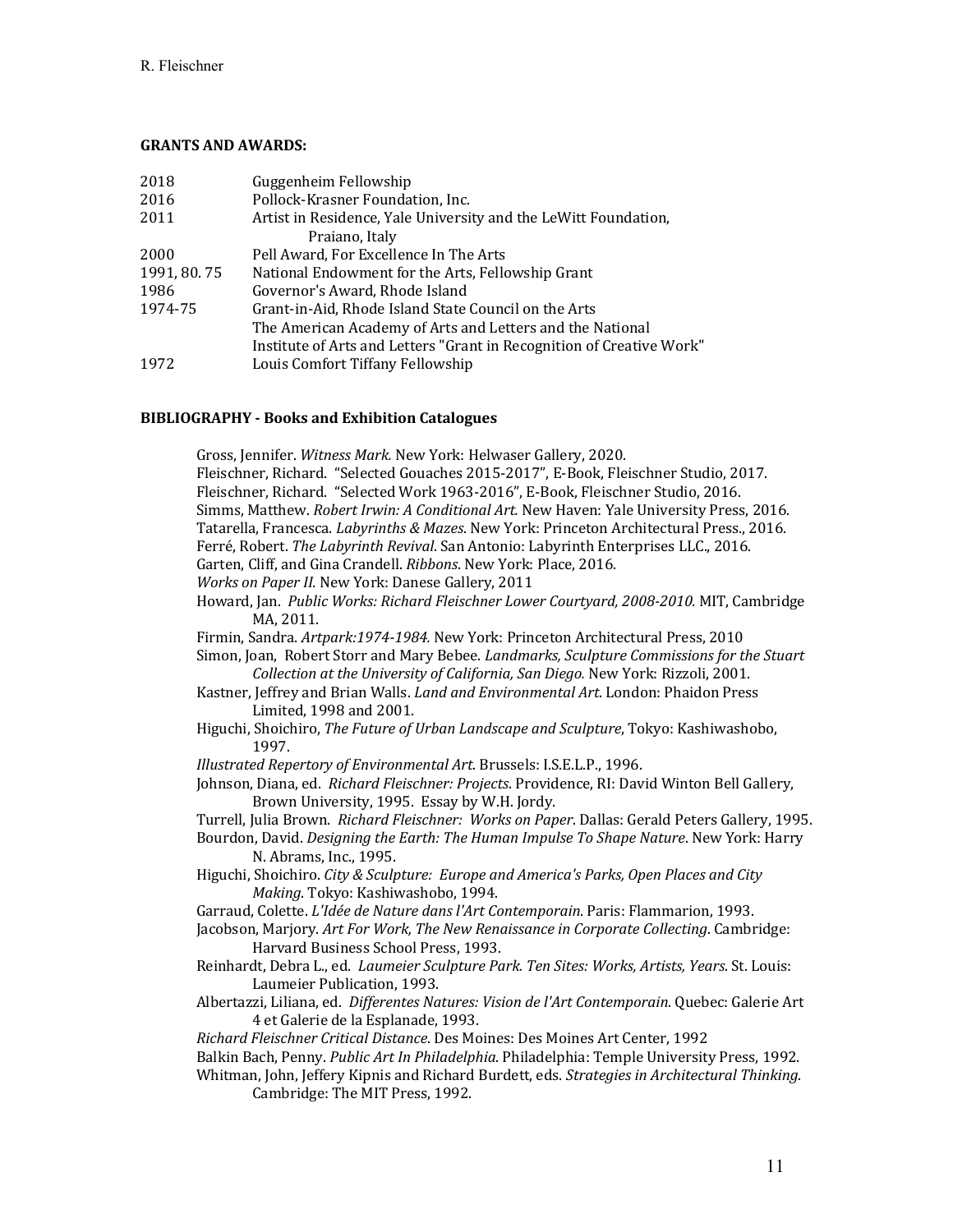#### **BIBLIOGRAPHY - Books and Exhibition Catalogues (Cont'd)**

- Senie, Harriet. Contemporary Public Sculpture Tradition, Transformation and Controversy. Oxford: Oxford University Press, 1992.
- Johnson, Jory. *Modern Landscape Architecture, Redefining the Garden*. New York: Abbeyville Press, 1991.
- Wilkas, Joseph A. ed. *Encyclopedia of Architecture, Design, Engineering and Construction, vol.* 4: Public Art. New York: Wiley, 1990.
- *Selections from The Permanent Collection*. San Diego: Museum of Contemporary Art, 1990. Onorato, Ronald. *Faux Arts*. La Jolla: La Jolla Museum of Art, 1987.
- Tomkins, Calvin. Post-to-Neo The Art World of the 1980's. New York: Henry Holt and Company, 1988.
- Hall, Michael D. *Stereoscopic Perspective: Reflections on American Fine and Folk Art.* Ann Arbor: UMI Research Press, 1988.
- Davies, Hugh and Ronald Onorato. *Sitings*. La Jolla: La Jolla Museum of Contemporary Art, 1986.
- Artists and Architects Collaborate: Designing the Wiesner Building. Cambridge: Massachusetts Institute of Technology, Committee on the Visual Arts, 1985.
- *From the Studio to the Street: A Forum for Public Art.* Santa Monica, CA: The City of Santa Monica Arts Commission, 1985.
- Klite, Paul. *Reclamation Art*. Denver: Colorado Council on the Arts and Humanities and the Colorado Mined Land Reclamation Division, 1985.
- Harris, Stacy P., ed. *Insights/On Sites: Perspectives on Art in Public Places*. Washington, D.C.: Partners for Livable Places, 1984.
- Howett, Catherine. "New Directions in Environmental Art." *Landscape Architecture*, January 1977, 38-46.
- Perlberg, Deborah. "'Sculpture Sited,' Nassau County Museum of Art." *Artforum* 15 no. 5 (January 1977) 67-68 .
- Rubin, William, ed. Primitivism. New York: The Museum of Modern Art, 1984.
- Sonfist, Alan, ed. Art in the Land: A Critical Anthology of Environmental Art. New York: Dutton, 1984.
- Beardsley, John. *Earthworks and Beyond*. New York: Abbeyville Press, 1984.
- Lippard, Lucy R. Overlay, Contemporary Art and the Art of Prehistory. New York: Pantheon Books, 1983.
- Garrels, Gary. *Beyond the Monument*. Cambridge: Hayden Gallery, Massachusetts Institute of Technology, 1983.
- *The Trisolini Print Project*. Athens, OH: Trisolini Gallery of Ohio University, 1983.
- The House That Art Built. Fullerton, CA: The Main Art Gallery, Visual Arts Center, California State University at Fullerton, 1983.
- Ten Years of Public Art 1972-1982. New York: Public Art Fund, Inc.
- Kern, Hermann. *Labyrinthe*. Munich: Prestel-Verlag, 1982.
- Form and Function: Proposals For Public Art for Philadelphia. Philadelphia: Pennsylvania Academy of Fine Arts, 1982.
- *Variants: Drawings by Contemporary Sculptors*. Houston: Sewall Art Gallery, Rice University, 1981.
- Beardsley, John. Art in Pubic Places: A Survey of Community-Sponsored Projects Supported by *the National Endowment for the Arts.* Washington, D.C.: Partners for Livable Places, 1981.
- Williams, Tod and Ricardo Scofidio. *Window Room Furniture*. New York: Cooper Union 1981. *Whitney Biennial 1981*. New York: Whitney Museum of American Art, 1981.
- "Urban Encounters: Art, Architecture, Audience." Philadelphia: Institute of Contemporary Art, University of Pennsylvania, 1980.
- *Drawings: The Pluralist Decade: 39th Venice Biennale. Philadelphia: Institute of* Contemporary Art, University of Pennsylvania, 1980.
- Art at the Olympics: A Survey of the Fine Arts Program. Lake Placid, NY: 1980.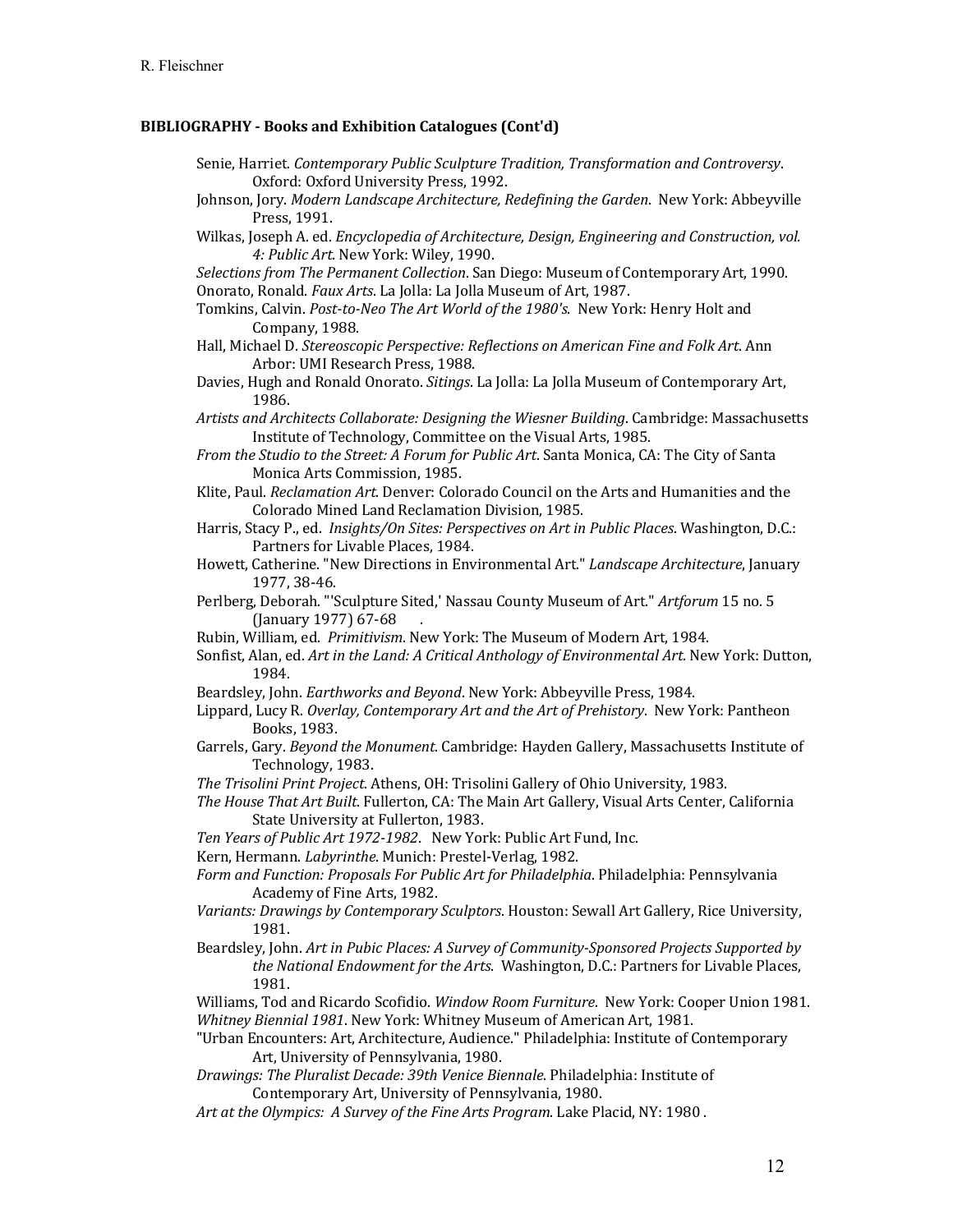#### **BIBLIOGRAPHY - Books and Exhibition Catalogues (Cont'd)**

Tarbell Roberta K. The Figurative Tradition. New York: Whitney Museum of American Art, 1980.

Yard, Sally. *A Sense of Place, The American Landscape in Recent Art*. Amherst, MA: Hampshire College Gallery, 1980.

Arts on the Line. Cambridge: Hayden Gallery, Massachusetts Institute of Technology, 1980. Daval, Jean-Luc, ed. *Skira Art Annuel*. New York: Rizzoli International Publications, 1980. Earthworks: Land Reclamation as Sculpture: A Project of the King County Arts Commission. Seattle, WA: Seattle Art Museum, 1979.

Daval, Jean-Luc, ed. *Skira Art Annuel*. New York: Rizzoli International Publications, 1979. *Site, Sculptures and Landscape Architects Exploring Inter-disciplinary Alternatives*. 

- Minneapolis, MN: Minneapolis College of Art and Design, 1979. 15-16.
- *Quintessence*, vol.2, Dayton, OH: City Beautiful Council, 1979.
- Yard, Sally and Irving Sandler. *Images of the Self*. Hampshire, MA: Hampshire College Gallery, 1979.

Daval, Jean-Luc, ed. *Skira Art Annuel*. New York: Rizzoli International Publications, 1978. *Sculpture/Nature*. Bordeaux: Centre d'Arts Plastiques Contemporains de Bordeaux, 1978. Le Jardin: Lectures et Relations. Brussels: Yellow Now, 1977.

- Beardsley, John. *Probing the Earth: Contemporary Land Projects*. Washington, D.C.: Hirshhorn Museum and Sculpture Garden, Smithsonian Institution, 1977.
- Schneckenburger, Manfred. *Documenta 6*. Kassel, West Germany: Paul Dierichs, KG & Co., 1977.
- Davies, Hugh. *Richard Fleischner*. Amherst, MA: University Gallery, University of Massachusetts at Amherst, 1977. Preface by W.H. Jordy.
- Art park: The Program in Visual Arts. Lewiston, NY: Artpark, 1976.
- Ruhin, Ida E., ed. *Sculpture* 76. Greenwich, CT: Greenwich Arts Council, 1976.
- *Projects in Nature: Eleven Environmental Works Executed at Merriewold West, Far Hills, NJ.* Far Hills, NJ: Merriewold West, Inc., 1975.
- Onorato, Ronald. *Labyrinth-Symbol and Meaning in Contemporary Art*. Norton, MA: Watson Gallery, Wheaton College, 1975.

Hunter, Sam, ed. Monumenta. Newport, RI.: Monumenta Newport, Inc, 1974.

#### **BIBLIOGRAPHY – Periodicals**

White, Katie, "How Artist Richard Fleischner's Focus on the Simple Things Reveals a Quietly Heroic Sensibility," Artnet, February 2020. Aran, Uri. "Top Ten." Artforum, January 2012.

Fyfe, Joe. "Richard Fleischner, Knoedler." Art in America, June 2011.

- Van Siclen, Bill. "Honoring the Fallen: Richard Fleischner." *The Providence Sunday Journal*, September 11, 2011.
- Glueck, Grace. "Richard Fleischner, Recent Works on Paper." The New York Times, December 29, 2000.

Johnson, Ken. "Walking." The New York Times, July 2, 1999.

D'Souza, Aruna. "Richard Fleischner at Danese." *Art In America*, July 1999.

"Richard Fleischner." *The New Yorker*, March 15, 1999.

Johnson, Ken. "Mazes and Squares." The New York Times, March 5, 1999.

Pinchbeck, Daniel. "Art Market: Our Choice of Contemporary Galleries in New York." The Art *News Paper*, February 1999.

"Public Artwork Graces Office for the Arts." *Harvard University Gazette*, October 15, 1998.

"Light-Cather." *Harvard Magazine*, September-October 1998.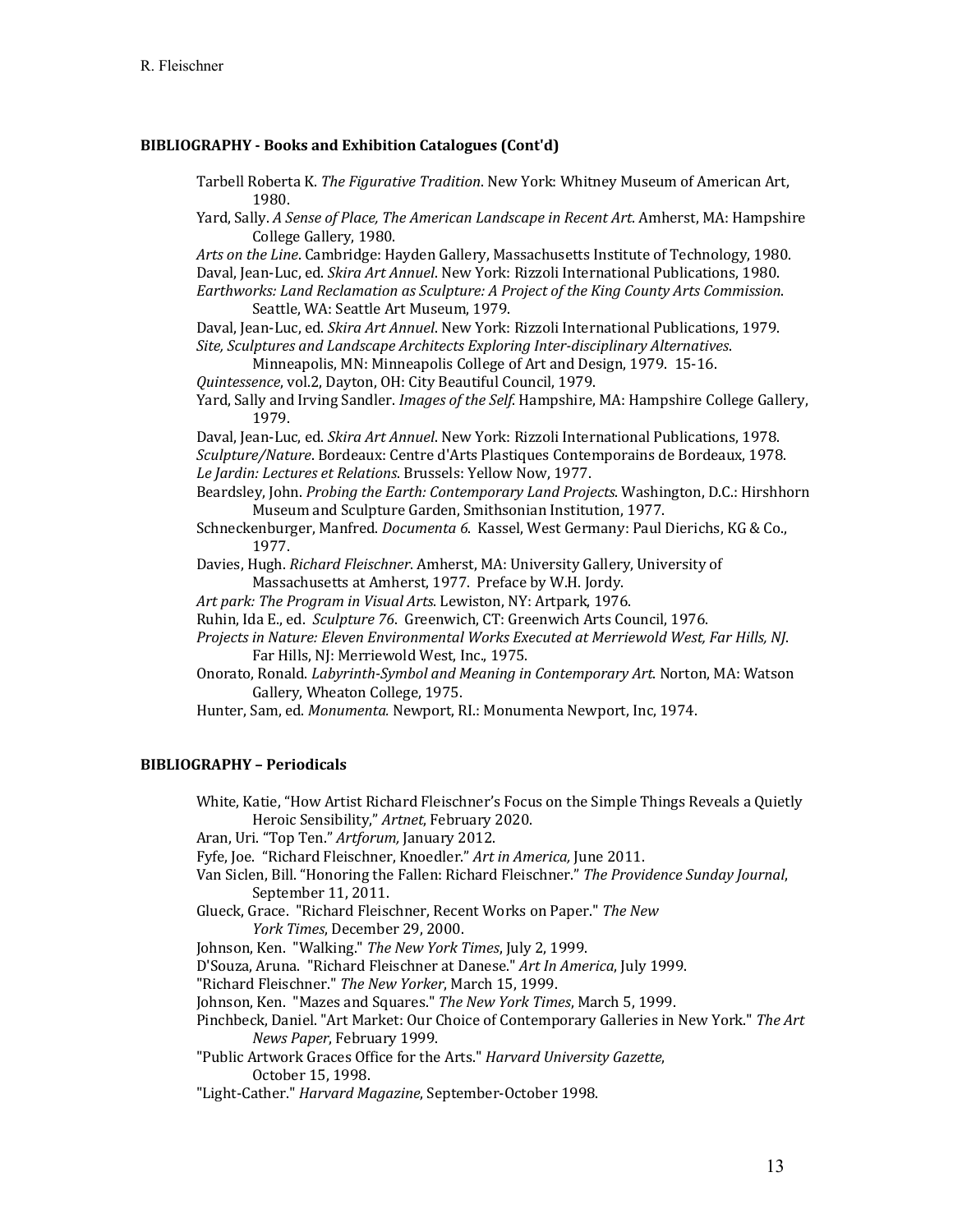Temin, Christine. "Copper Gleam in the Eye of a Bland Brick Building." The Boston Globe, June 19, 1998.

Vinsom, J. "Sacred Sites." The Dallas Morning News, April 11, 1998.

- "Richard Fleischner", *The New Yorker*, January 5, 1998.
- Van Siclen, Bill. "Putting a Face on 'Human Space'." *Providence Journal*, September 8, 1995.
- Flanagan, Regina M. "That Beauty Problem Why? The Conversation Continues." *Public Art Review*, Spring/Summer 1995.
- Van Siclen, Bill. "Art on a Grand Scale." *Providence Journal*, August 20, 1995.
- "Diferents Natures." Agenda Cultural, Barcelona, February 1994.
- "La Natura com a Art." *Nou Diari*, Barcelona and Barna editions, 1994.
- Spiegel, Olga. "Le Temporada de Exposiciones en la Virreina Apuesta por el Arte Conceptual." La Vanguardia, Barcelona, 1994.
- Calderón, Manuel. "La Virreina Opta por un Programa de Exposiciones Monocorde y 'Conceptual': Una Retrospectiva de Brossa, Estrella de la Temporada Artística." *ABC*, Barcelona, 1994.
- Calderón, Manuel. "Una Exposición en la Virreina Muestra Cómo el Arte Contemporáneo ve la Naturaleza." ABC Cataluña, 1994.
- "Arte Contemporáneo en Barcelona." Gaceta Negocios, January 1994.
- "Land Art: Diferents Natures." Temps El, Barcelona, 1994.
- Oriola, Matilde M. "Plastica: El arte de la Tierra." *El Pais*, 1994.
- M. C. "Diferentes Naturalezas: Visiones del Arte Contemporáneo." *El Glia*, 1994.
- Flanagan, Regina M. "That Beauty Problem: Four Artists on 'Beauty' in Public Art." *Public* Art Review 6, Fall/Winter 1994.
- "Corporations' Art Projects: Becton Dickinson." *Space Design*, Tokyo, June 1994.
- "Public Organizations' Art Projects: Massachusetts Institute of Technology." *Space Design*, Tokyo, June 1994.
- Friis-Hansen, Dana. "Interview with Marjory A. Jacobson: Art, the Workplace and Enlightenment." Space Design, Tokyo, June 1994.
- DeLong, Lea Russon. "Taking the Art out of the Museum: A View of the Des Moines Art Center Sculpture Park." *Iowa Architect*, 1993.
- *San Diego Arts, Activities & Attractions*, Spring 1993.
- Keller, Sue. "Deconstruction." *La Jolla Light*, February 11, 1993.
- Jarmusch, Ann. "La Jolla Institution Discovers Life Downtown."
	- *San Diego Union Tribune*, February 7, 1993.
- Pincus, Robert L. "Museum Hopes Converts Will Find the Open Door."
	- *San Diego Union Tribune*, February 7, 1993.
- Seaks, John. "Museum of Contemporary Art Opens." San Diego Weekly News, February 3, 1993.
- Bonetti, David. "Industrial Strength Museum." San Francisco Examiner, February 3, 1993.
- Knight, Christopher. "A Satellite Museum Lands in Downtown S.D." Los Angeles Times, February 2, 1993.
- Stiff, Burt. "Debut Dazzles Museum Lovers." San Diego Union Tribune, February 2, 1993.
- Turegano, Preston. "Downtown Art Museum Open Today." *The San Diego Union Tribune*, January 39, 1993.
- Quackenbush, Alyce. "City Lights Beckon." *La Jolla*, January 28, 1993.
- Lister, Priscilla. "MCA Downtown Is Collaboration." *The San Diego Daily Transcript*, January 22, 1993.
- "Art and Public Space." *SD Journal*, November 1992.
- Nusbaum, Eliot. "Sculpture Parks Master Plan Overlaps." The Des Moines Register, October 14, 1992.
- "La Jolla." Art in America, July 1992, 126.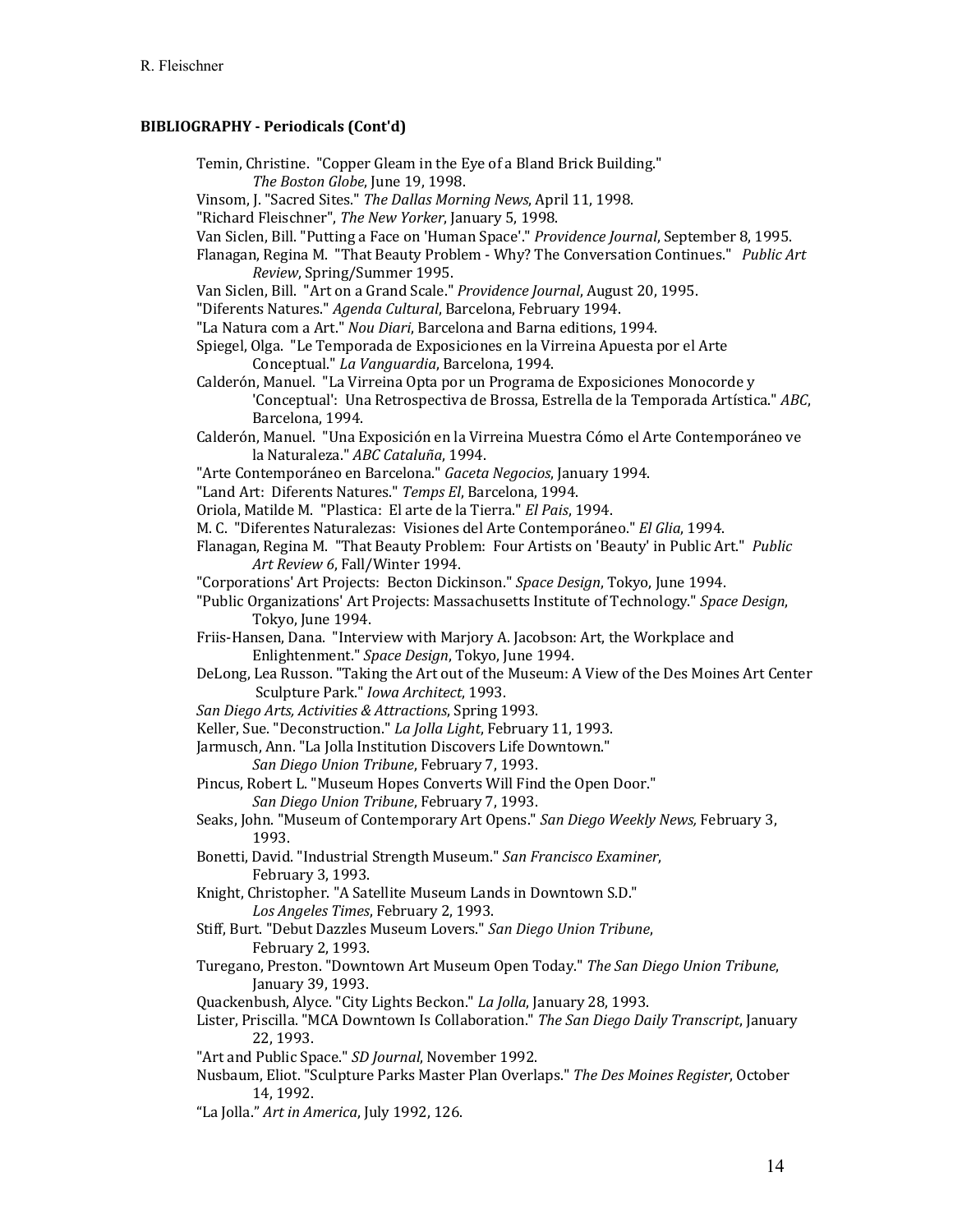"East Capital Plaza." *Architecture Minnesota*, March/April 1992.

Nusbaum, Eliot. "Fleischner Exhibition Focuses on the Right Places." The Des Moines Register, March 15, 1992.

"Incorporating Architectural Technology, Courting History."

*Architecture*, November 1991.

Berman, Avis. "Public Sculpture's New Look." Art News, September 1991, 102-109

Millet, Larry. "Civic Gestures." Architecture Minnesota, October 1991: 32-37.

Jecklin, Mary Jean. "The Corporate Ladder." Architecture Minnesota,

October 1991: 44-47.

Beyer, Bill. "The Bronze Age." *Architecture Minnesota*, October 1991: 49.

Whereatt, Robert. "Park, Plaza." Star Tribune, June 10, 1991.

"Richard Fleischner Works On Paper." Art In America, March 1991.

Higuchi, Shoichiro. "Richard Fleischner's Yardstick to Measure the World." *Idea*, February 1991.

Mack, Linda. "Plaza Seen as Exceptional Public Place." *Star Tribune*, September 30, 1990: If, 3f.

Rubiner, Betsy. "Art in the Park." The Des Moines Register, July 21, 1990: 1t, 2t.

Johnson, Ken. "Poetry & Public Service." Art In America, March 1990: 160-163, 219.

Rodkin Dennis. "Rock of Rages." Avenue, February 1990: 16, 18.

Joselit, David. "Lessons in Public Sculpture." Art In America,

December 1989: 130-34.

Johnson, Jory. "PA Portfolio Three Firms." Progressive Architecture, July 1989: 82-83.

Berns, Donald. "Linclay Corporation Links Its Office Buildings To Sculpture Park." *St. Louis Post-Dispatch, April 24, 1989: 17B.* 

- Serlen, Bruce. "What's New in Corporate Art." New York Times, February 12, 1989: l3.
- Campbell, Robert. "Arts and Crafts, Spirit Pervades Corporate Offices." *Architecture*, May 1988: 138-143.

Princenthal, Nancy. "Report from Minneapolis: Corporate Pleasures." *Art in America*, December 1988: 38-40.

Freudenheim, Susan. "Under tile Singing Eucalyptus Tree." *Artforum*, April 1988: 124-130. Mahdesian, Linda. "Making Peace With War." *George Street Journal*,

March 23, 1988: 3.

Campbell, Robert. "A Corporate Gem." The Boston Globe, March 8, 1988: 61.

Feinberg, Jean E. "Art Between Classes." *Landscape Architecture*, March/April 1987.

Lewis, Jo Ann. "Missing The Seeing." The Washington Post, February 14, 1987.

Lewinson, David. "The Meaning of MOCA." San Diego Magazine, January 1987.

Brenson, Michael. "Art: Contemporary Museum for Los Angeles."

*New York Times*, December 12, 1986.

Pincus, Robert. "Art Museum Ushers in the New Era." San Diego Union, December 12, 1986.

Richard, Paul. "The Exhibition: Dazzling Selections Missing Dimensions."

The Washington Post, December 10, 1986.

- Wilgon, William. "MOCA Maiden Exhibit Goes For Baroque." *Los Angeles Times*, December 7, 1986.
- Benson, Michael. "... And L.A. Greets The Future." *New York Times*, December 7, 1986.
- Knight, Christopher. "MOCA Scores Hit with House." L.A. Herald Tribune, December 7, 1986.
- Muro, Mark. "Expected Demise of Maze Musters Students." The Boston Globe, November 22, 1986: 2.
- Muchnic, Suzanne. "Talking Trees, Neon Virtues, Giraffe Nets." Los Angeles Times, November 2, 1986: 83.
- Schoch, Deborah. "Sesqui's \$100,000 Sculpture Evokes Praise." Times Union Rochester, October 17, 1986.
- Gray, Sonya. "Sculpture Dedicated in Genesee Plaza." Times Union, October 16, 1986.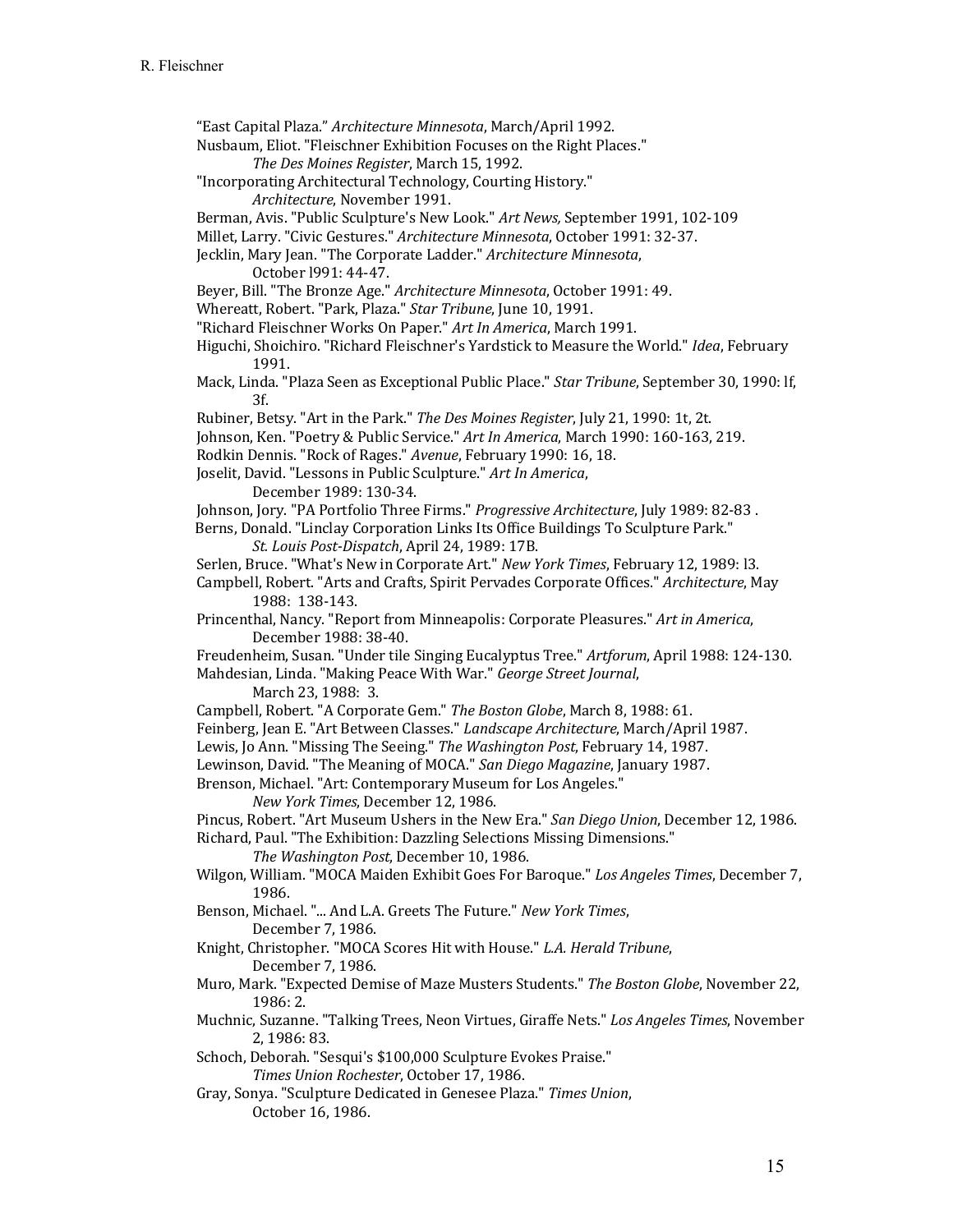| Fox, Catherine. "Exhibit of Four Artists 'Drawings Reveals Their Creative Person." The<br>Atlanta Journal, October 12, 1986.   |
|--------------------------------------------------------------------------------------------------------------------------------|
| Jacobson, Sebby Wilson. "Rochester's 16 Ton Birthday Present." Times Union, September 26,<br>1986: C1.                         |
| Fox, Catherine. "Artist Fills open Space With Depth of Vision." The Atlanta Journal,<br>September 19, 1986.                    |
| Koshalek, Richard. The New Criterion. Summer 1986: 30-32.                                                                      |
| "Sitings: Aycock, Fleischner, Miss, Fraicas." Art Papers, July/August 1986.                                                    |
| Gray, Sonya. "Fleischner Sculpts a Unique Approach." Providence Journal, July 3, 1986.                                         |
| Krieger, Elliot. "Artists Chihuly and Fleischner Honored." Providence Journal, June 10, 1986:<br>D12.                          |
| Ernest E. Pund II. "La Jolla Museum of Contemporary Art." International<br>Sculpture, May/June 1986.                           |
| Ernest E. Pund II. "Sitings." La Jolla Light, May 1, 1986.                                                                     |
| McGill, Douglas G. "Sculpture Goes Public." New York Times Magazine,                                                           |
| April 27, 1986: 42.                                                                                                            |
| Pincus, Robert L. "Sitings Art Has Its Place." The San Diego Union,                                                            |
| April 20, 1986: E7.                                                                                                            |
| Lewiston, David. "A Site to Behold." San Diego Magazine, April 1986: 114-119.                                                  |
| Pincus, Robert. "Site Artists Unite Skills at La Jolla." San Diego Union, April 5, 1986: D1.                                   |
| Ernest E. Pund II. "MOCA Leaps Through Needle's Eye." La Jolla Light,                                                          |
| April 3, 1986.                                                                                                                 |
| Campbell Robert. "Sculpture, Drawings at Siting Symposium Oceanside California." Blade                                         |
| Tribune, April 3, 1986.                                                                                                        |
| Truppin, Andrea. "Northwest Revival: Team Work." Interiors, April 1986: 160.                                                   |
| Hine, Thomas . "A Subway Station That Makes Use of a Bright Idea."                                                             |
| The Philadelphia Inquirer, March 30, 1986: 10f.                                                                                |
| Campbell Robert. "Exhibit is Topic for Lectures." Blade Tribune,                                                               |
| March 27, 1986.<br>Kennedy, Sarah. "New Plaza, Station Welcomed at Temple."                                                    |
| The Philadelphia Inquirer, March 9, 1986: 22A.                                                                                 |
| Campbell Robert. "Pel in Harmony With a Trio of Artist." Architecture, February 1986: 38-43.                                   |
| Masheck, Joseph. "Architecture, Living Modern." Art In America, February 1986: 27-31.                                          |
| Muchnic, Suzanne. "Sitings : Unfettering the Traditional Eye." San Diego Union Times, 1986.                                    |
| Temin, Christine. "Artists and Architects at M.I.T." The Boston Globe.                                                         |
| Tomkins, Calvin. "The Art World; Knowing and Action." The New Yorker, November 11, 1985:                                       |
| 144.                                                                                                                           |
| Kay, Jane Holtz. "MIT' s Wiesner Building: Collaboration or Compromise?" Progressive<br>Architecture.                          |
| Hannum, Eric. "Richard Fleischner's Educational Courtyard, Dallas Museum of Art."<br>Landscape Architecture, July 8, 1985: 78. |
| Campbell, Robert. "A Space That's too High-Tech for Art." The Boston Globe, October 8, 1985:<br>71.                            |
| Denison, D.C. "Greetings from the 1990's." The Boston Globe Magazine, June 23, 1985: 9.                                        |
| Temin, Christine. "Public Art: Roses and Thorns," The Boston Globe,                                                            |
| June 23, 1985: section A.                                                                                                      |
| Cormier, Leslie Humm. "Pei's Vision Factory." New England Art,<br>April 1985: 4-5.                                             |
| Russell, John. "Art Breathes Freely at M.I.T's New Center," New York Times, April 28, 1985:<br>31.                             |
| Koetke, Michelle R. "Alewife Opens Art Odyssey for Commuters,"                                                                 |
| The Sunday Independent North, March 24, 1985: 3.                                                                               |
|                                                                                                                                |

Freudenheim, Susan. "Review." Art in America, December 1984: 131.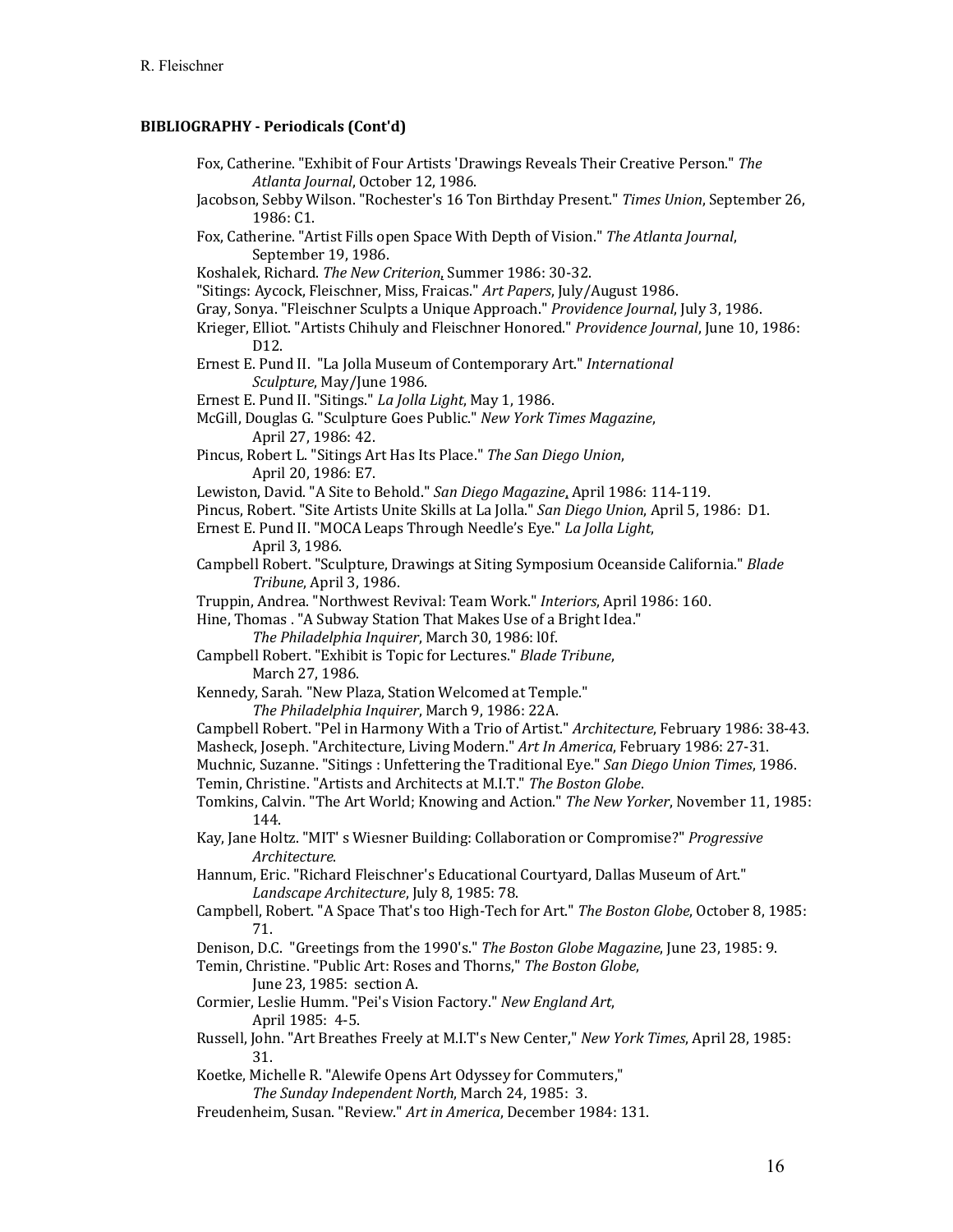Tomkins, Calvin. "Perception at All Levels." The New Yorker, December 3, 1984: 176-181. Tomkins, Calvin. "Agora." The New Yorker, October 15, 1984: 126-132. Art in America Annual, 1984-85: 43. Dixon, John M. "Art Oasis." *Progressive Architecture*, April 1984: 127-136. Lewinson, David. "Sculpture Goal at UCSD a Step Closer." San Diego Union, May 13, 1984: E1-2. Kline, Katy. "Space into Place: Richard Fleischner." *Places*, no.2, 1984: 59-65. Goodman, Donna. "Max Protetch." Interview, April 1984: 89-92. "Fleischner Courtyard Created for Gateway Gallery." *Dallas Museum of Art Bulletin*, Winter 1984: 36-37, 41. Russell, John. "Dallas Christens its Exemplary Home-Grown Museum." New York Times, January 29, 1984: H25. Goldberger, Paul and John Russell. "Dallas Celebrates Art Museum by Edward Larrabee Barnes." New York Times, January 23, 1984: C17. Everingham, Carol J. "Big Doings in Big D." The Houston Post, January 22, 1984: section F. Kutner, Janet. "The DMA Courtyard as Art." *The Dallas Morning News*, January 18, 1984: section F. "Group Show." *New York Times*, December 23, 1983. Pittas, Michael. "Site, The Meaning of Place in Art and Architecture." *Design Quarterly* 122, 1983: 28-29. Onorato, Ronald J. "A Dictionary of Assumptions: Drawings By Contemporary Sculptors." *Drawing* 5, no.4, 1983: 79-83. Viladas, Pilar. "Speaking in Metaphors." *Progressive Architecture*, September 1983: 108-115. Sozanski, Edward J. "Pieces of Stone That Cry for Peace." *Philadelphia Inquirer*, April 19, 1983: El. Tarlow, Lois. "Alternative Space: Richard Fleischner." Art In New England, April 1983: 14-15. Tomkins, Calvin. "Like Water in a Glass." The New Yorker, March 21, 1983: 92-97. Brenson, Michael. "Art People." New York Times, March 11, 1983. Lavin, Maud. "Exhibition Review." Art Express, March-April 1983: 64. Tomkins, Calvin. "The Art World." The New Yorker, February 28, 1983. Lippard, Lucy. "Overlay Contemporary Art + The Art of Prehistory." *Art in America*, January 1983: 150-151. Onorato, Ronald. "Art Outdoors." Art Express, May-June 1982: 57. Freeman, Nan. "Siteworks." Art In New England, March 1982. Gray, Channing. "Commission." *Dallas Museum Bulletin*, Spring 1982. Crichton, Andrew. "Splendors in the Grass." Westchester, May 1982. Donohoe, Victoria. "An Exhibit of Nine Proposals For Gems called Public Art." *Philadelphia Inquirer*, February 21, 1982: 8. Hine, Thomas. "Form and Function: Nine Views of City Spots." *Philadelphia Inquirer*, February 19, 1982: Bl. "Monumental Monstrosities You've Paid For." Conservative Digest, November 1981: 46-47. Gray, Channing. "Guggenheim Presents Russian Avant-Garde." *New York Times*, October 1981. Onorato, Ronald. "Richard Fleischner's Baltimore Project." Arts, October 1981: 64-67. Kern, Hermann. "Labyrinths: Tradition and Contemporary Works." Artforum, May 1981: 60-68. Foster, Hal. "Review." Artforum, April 1981, 69. Rickey, Carrie. "Curatorial Conceptions, The Whitney's Latest Sampler." *Artforum*, April 1981: 52-57. "Public Sculpture II: Provisions for the Paradise." Artforum, Summer 1981: 37-42.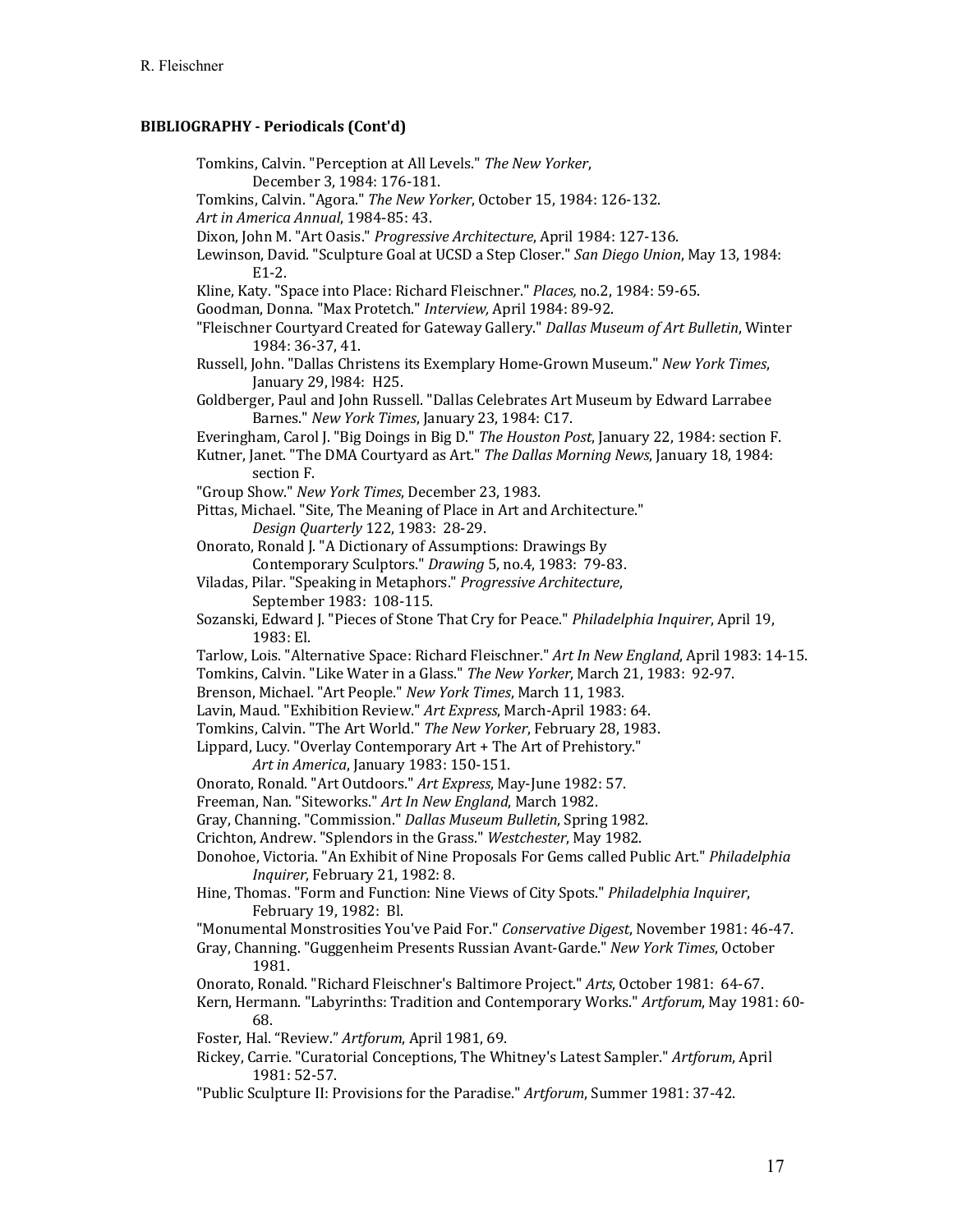Linker, Kate. "The pursuit of the Pleasurable and Profitable Paradise." Artforum, March 1981: 64-73. Hasler, Thomas. "100 Gettuso di Domani." Capital, October 1980. Tolnick, Judith. "Richard Fleischner-Installation '80." *Art In New England*, February 1980. Gray, Channing. "Richard Fleischner: In His Own Space." *Providence Journal*, January 27, 1980. Hasler, Thomas. "Present Day Stonehenge." The Evening Sun, September 16, 1980. Stevens, Elisabeth. "Tax Dollars Art." Washington Sun, August 8, 1980. Glueck, Grace. "Art People, Sorry Footnote to Lake Placid." New York Times, May 16, 1980. Leja, Michael. "Subterranean Proposals-Art for the Boston Subway." Art in America, May 1980: 23-16. Larson, Kay. "The Expulsion from the Garden: Environmental Sculpture at the Winter Olympics," *Artforum*, April 1980: 36-45. McFadden, Sarah. "Report From Lake Placid, The Big Secret: Art at the Olympics." Art in America, April 1980: 53-57. Foote, Nancy. "Situation Esthetics-Impermanent Art and the Seventies Audience." Artforum, January 1980: 22-29. Linker, Kate. "An Anti-Architectural Analogue." *Flash Art*, Jan/Feb 1980: 20-26. Onorato, Ronald J. "Fleischner." Art Forum, October 1979. Pincus-Witten, Robert. "Entries: Cutting Edges." Arts Magazine, 1979. Schneckenburger, Manfred. "Plastik als Handungsform." *Kunst Forum International*, band 34, 4/79: 20-115. Foote, Nancy. "Monument-Sculpture-Earthwork." Artforum, October 1979: 32-37. Stevens, Mark. "The Dizzy Decade." Newsweek, March 26, 1979: 88-94. Onorato, Ronald. "Review: Chain Link Maze." Artforum, March 1979: 68-69. Lippard, Lucy. "Complexes, Architectural Sculpture in Nature." Art in America, January/February 1979: 86-96. Forgey, Benjamin. "Art and Architecture: Space and Structure." *The Washington Star*, January 20, 1979. Richard, Paul. "More is More: The Rapprochement of Architecture and Art." The Washington Post, February 8, 1979: 313. Wright, Martha Mcwilliams, "Probing the Earth." *Art International*, January 1978. Gold, Steven. "Probing the Earth: Contemporary Land Projects." *Vogue*, December 1977. Gold, Barbara. "Earthwork." The Critics Place, November 10, 1977. Lewis, Jo Ann. "The Landscape of Art for the 70's." The Washington Post, October 30, 1977. Forgey, Benjamin. "Hirshhorn Gives Us a Glance of Faraway Earth." The Washington Star, October 30, 1977. Richard, Paul. "A Major Move For Earthwork Art." San Francisco Examiner, October 28, 1977. Richard, Paul. "Big, Brutal Earthworks." *The Washington Post*, October 27, 1977. "Documenta 6." *Domus*, September 1977: 47. Onorato, Ronald. "Review: Cow Island Project." Artforum, November 1977. Shapiro, David. "A View Of Kassel." Artforum, September 1977: 56-62. di Cirio, Rita. "E Qui Vedete un Prato d'autore." L'Espresso, July 3, 1977: 102-111. Lewis, JoAnn. "Art: SoHo-by-the Fulda." The Washington Post, July 10, 1977. Davies, Hugh. "Richard Fleischner's Sculpture of the Past Decade." *Arts Magazine*, April 1977: 118-123. Rosen, Nancy D. "A Sense of Place; Five American Artists." *Studio International*, March/April 1977: 115-121. Howett, Catherine. "New Directions in Environmental Art." *Landscape Architecture*, 15 no. 5, January 1977: 38-46.